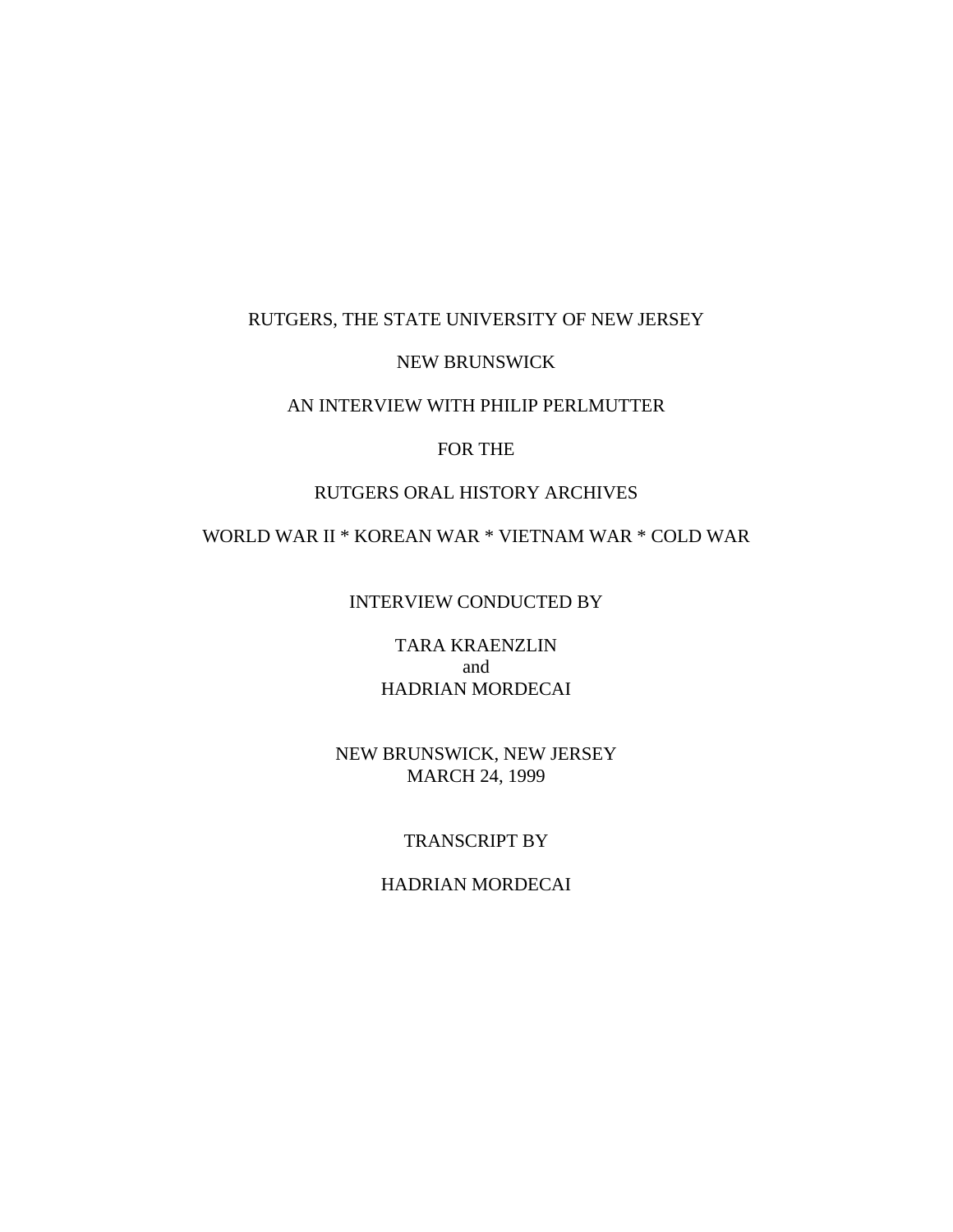Tara Kraenzlin: This begins an interview on March 24, 1999 with Philip Perlmutter, done by Tara Kraenzlin …

Hadrian Mordecai: and Hadrian Mordecai.

TK: I would like to begin by asking you a few questions about your father. Your father was born in Jersey City?

Phillip Perlmutter: Correct.

TK: He became a dress manufacturer?

PP: Yes. Well, he did … in the clothing line. He also had a retail store.

TK: Did he finish high school?

PP: No.

TK: Did he learn dress manufacturing before going to high school?

PP: I really don't know.

TK: While you were young, was this the business that your father was working in?

PP: Yes. He was working in New York. I … don't remember, but apparently, he was in that field.

TK: Did your father have a store of his own?

PP: No. … I think he was a dress salesman at that time.

TK: Do you know where your mom was born?

PP: … The whole gang came from Jersey City, and … her father was a builder and a carpenter. … [She had] two sisters and … they all married Jersey City boys. We lived in Jersey City until I was around eight or nine years old, then, we moved to Brooklyn. … I went to … public school in Jersey City, and the one thing that I'll never forget was that there was a boys' orphan asylum across from … the public school that I attended, and the one thing which I never forgot was, when we came from Easter vacation, Christmas vacation, we were happy and excited, and these little boys would come back, quiet, docile, and unhappy.

TK: They had been there the whole time.

PP: They were there, yes.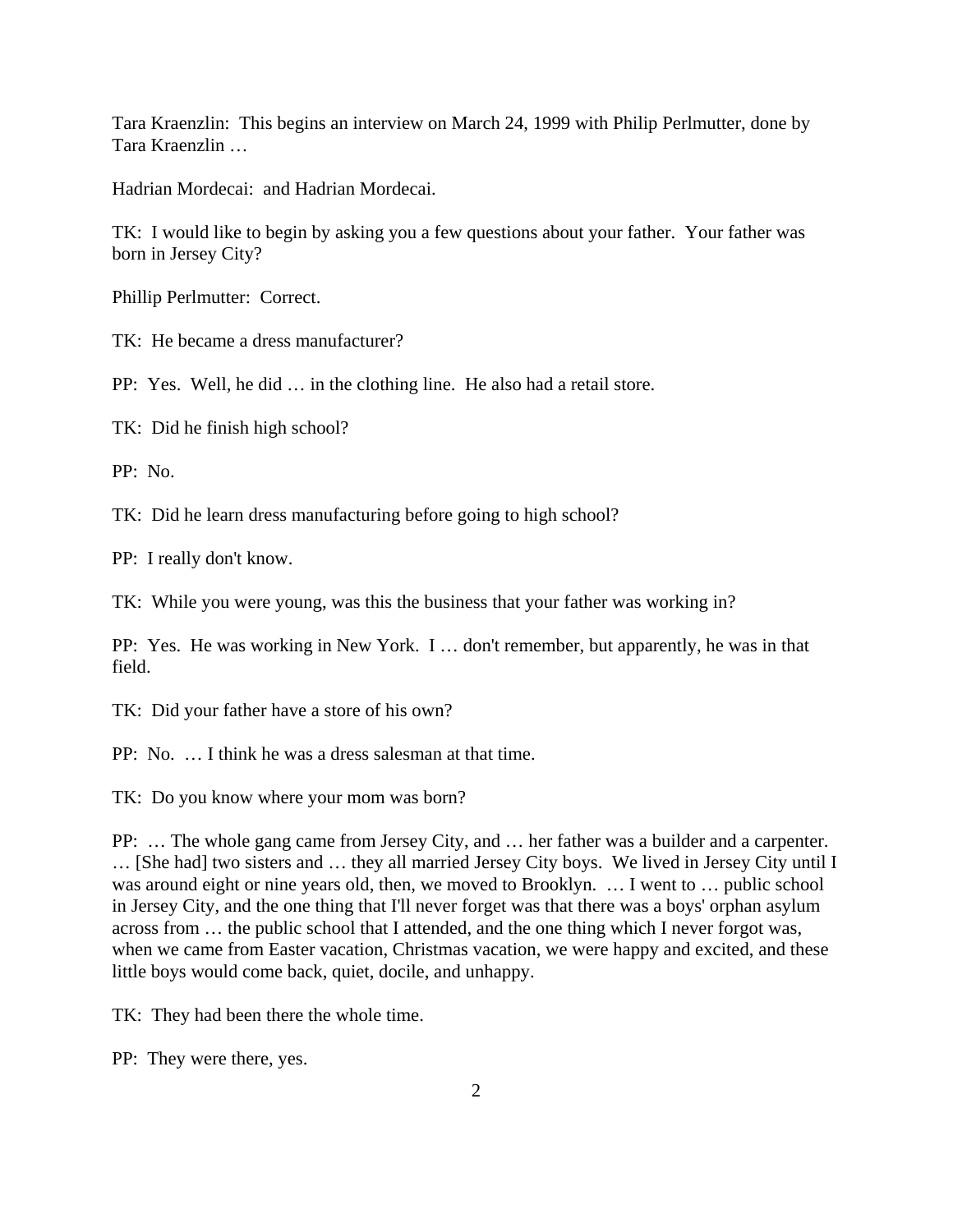TK: What do you remember about grade school? Do you remember liking to go to school?

PP: Oh, yeah, I enjoyed it. … [I] had a nice time, a lot of friends.

TK: Did any teachers stick out from the rest?

PP: Yes, in public school, Miss Murray. She was a gym teacher, that should've been a Marine Sergeant.

TK: [laughs] She was good at the drills?

PP: No. … It was very, very regimented.

TK: Yeah.

PP: … You dared not do anything wrong.

TK: So she kept you all in good shape?

PP: Yes.

TK: When you moved out to Brooklyn, what do you remember of Jersey City at that time? Do you remember its layout?

PP: … I know that we lived in a two family house and the police commissioner lived in the next house. My mother would say, "If you're bad ... " [Laughter]

TK: "He's gonna come get you." Do you remember your move to Brooklyn as a big change in your life?

PP: I think I was too young to do that, because it was a good school. … There was a lot of nice boys and girls, and we had a big play yard there.

TK: What neighborhood did you live in?

PP: This was in … I don't recall, East 21st Street and Ocean Avenue. I don't know what section that is.

TK: Did you attend private school in Brooklyn?

PP: No. Then, … after I graduated public school, I went to Erasmus Hall High School and I graduated in June of 1942, and then, we moved right back to Bergen County.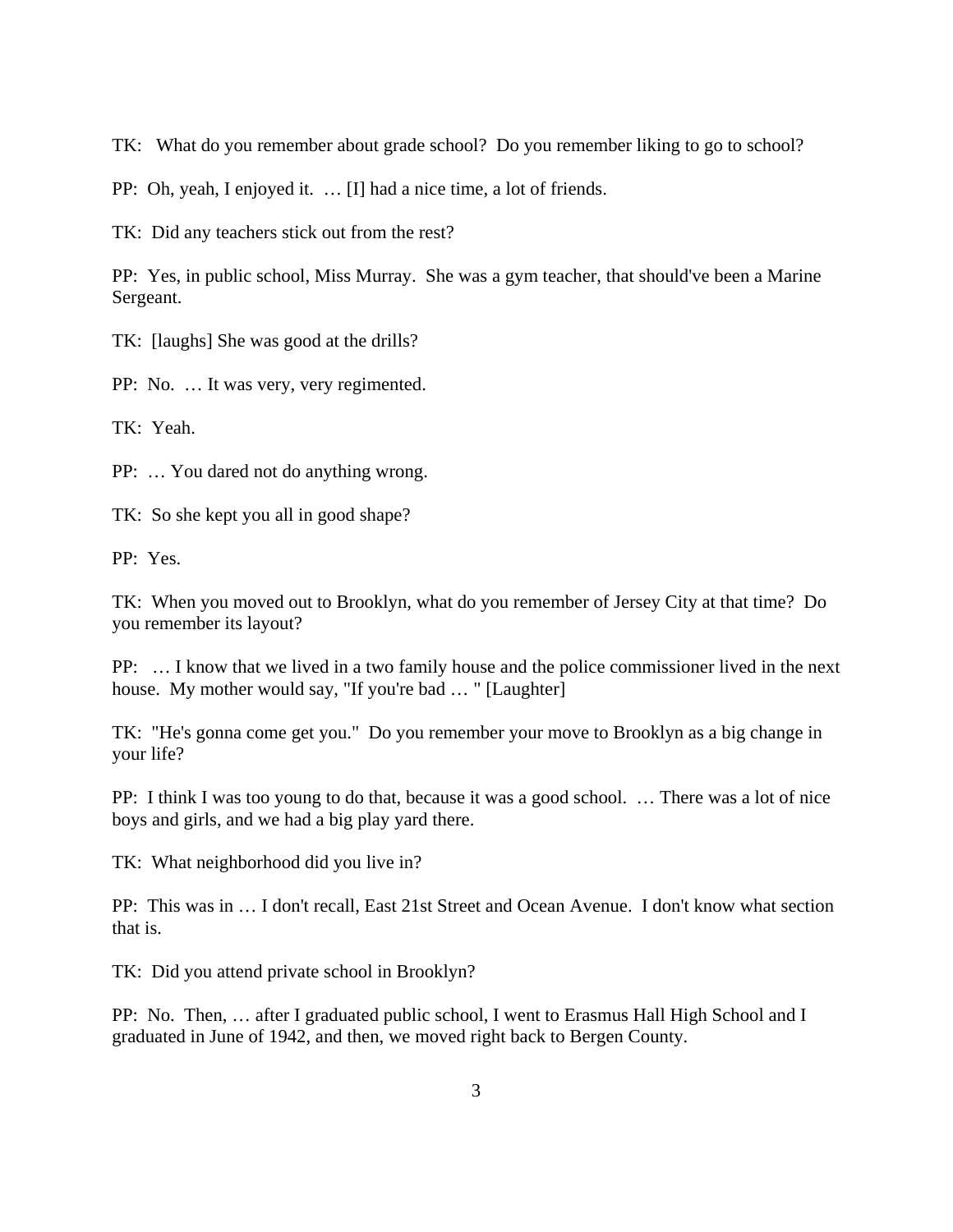TK: Which subjects do you remember enjoying the most in high school?

PP: Probably history. … The next month we moved to West Englewood, New Jersey, where my grandmother lived and my mother's sister. … That was around July, and I was attending … a technical school in New York City, and I got a job at American Airlines at La Guardia Airport. I had to leave the house at 5:30 in the morning, to get to work at 7:30. [It] was quite a safari. … Then in December, I got a notice from the draft board, that they were going to draft me in January, and I enlisted in the Army Air Force.

TK: A lot of people say that.

PP: … All of my friends didn't do that and they went in the infantry.

TK: To back up a second, what do you remember hearing about the war in Europe while you were in high school?

PP: … I don't really recall that period of time.

TK: Your parents did not talk about it at home?

PP: … I don't recall. You know, that's a long time ago.

TK: How about the attack on Pearl Harbor, which took place during your senior year of high school, do you remember where you were at that time?

PP: No. Very vague.

TK: During your senior year of high school, do you remember having any realization that this might mean that you would be drafted, that you would go in the service?

PP: No. I never thought about it.

TK: So for you it was like life as usual?

PP: …You know, a boy of seventeen, I don't think you have the maturity to understand what is going on.

TK: What were you doing at La Guardia?

PP: I was an instrument technician, … aircraft instruments, or what we call C-47s, the Army used them, too, DC-3s. … The first thing that they did, when they got me there was, I had to join their union, the Airline Mechanics Association, and you had to wear your button. Very …

TK: How did you feel about joining the union?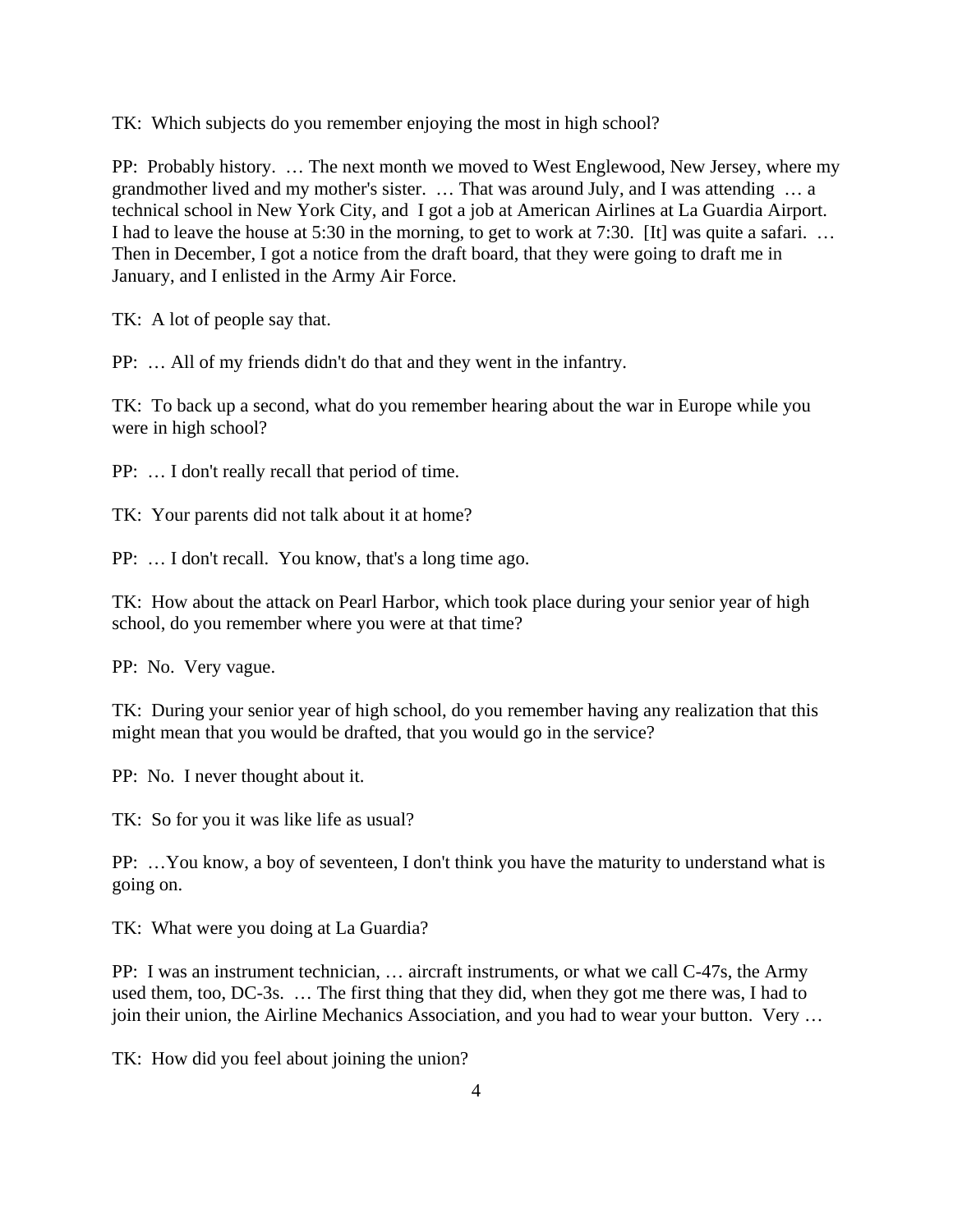PP: … I didn't have any choice. If you wanted a job, you had to be a member of the union.

TK: Living out in Brooklyn, do you recall at all going to the World's Fair in 1939?

PP: Yes. My father took me to Ebbets Fields and [it] was an exciting time, at that.

TK: Do you remember any of the exhibits? What was your impression of the Fair?

PP: Well, … I'm positive that I loved it, … positive.

TK: Did your whole family go to see the World Fair?

PP: … Yeah.

TK: Do you remember it causing quite a stir in New York at that time?

PP: Vaguely, I just know everyone enjoyed it.

TK: So, for how long did you work at the airport?

PP: Just a few months, and then, I enlisted in December, because I would've been drafted in January.

TK: Did you have an interest in flying or was it just a means of avoiding the infantry?

PP: Well, … I guess I was interested in aviation. I was working with airplanes …

TK: Had you thought about becoming a pilot before?

PP: No. … That was not my concern.

TK: Where did you sign up?

PP … Newark.

TK: At the Armory?

PP: Well, I … don't remember. I just know they told, I must have signed some papers and they said report to the Newark train station at a specific time. I think it was December the 16th, and there we were, a group of a hundred fellas. They put us on a train and took us to Camp Dix, and then, I think they sent us out to New Mexico for basic training, Camp Luna, Las Vegas, New Mexico. Now … that's deceptive. I think, "They're sending me to Las Vegas."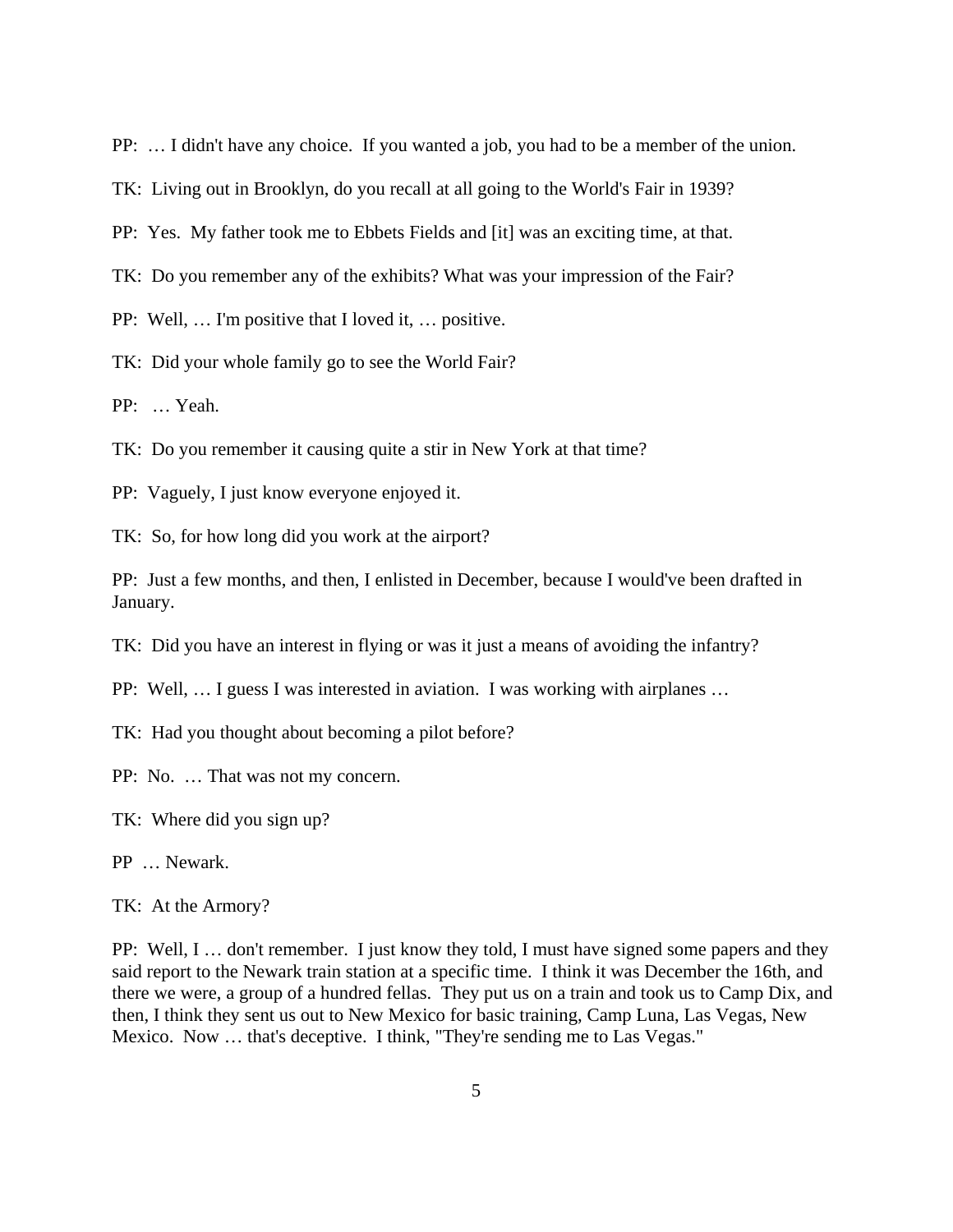TK: Right. It's not like this at all?

PP: It was … .

TK: All desert?

PP: No. It wasn't desert. It was … an area they just put up a military base in the middle of nowhere.

TK: Before going into the military, had you traveled much?

PP: Just to New England. … My relative owned a children's camp and all the boy cousins were waiters there.

TK: In which state?

PP: Fifteen, sixteen, seventeen, and that got us away. … We took care of the children, and then, on weekends some of the parents would come up, and we worked for, you know, on the parents, and you could go swimming. … It was a rural area and it was very nice.

TK: Where was that?

PP: … Near Bennington, Vermont. Brattleboro, now wait a minute, Wilmington, Vermont, Wilmington, a little town.

TK: What did you think of the Southwest, while you were there for the first time?

PP: I didn't like it. We were there, January and February is very cold and, you know, it was a new experience, and … I wasn't particularly happy, you know.

TK: What was it that was tough, was it being in this new area, or was it being away from family?

PP: No. It was, you are in the middle of nowhere, and the basic things, like if you had to go to the bathroom, it was two hundred yards, and if it's snowing out.

TK: So, really there was no town around this space.

PP: Nothing there, there was nothing there. There were probably, many military bases like that.

TK: Right.

PP: They picked an area and …

TK: So, you really didn't get the chance to meet any people from the area?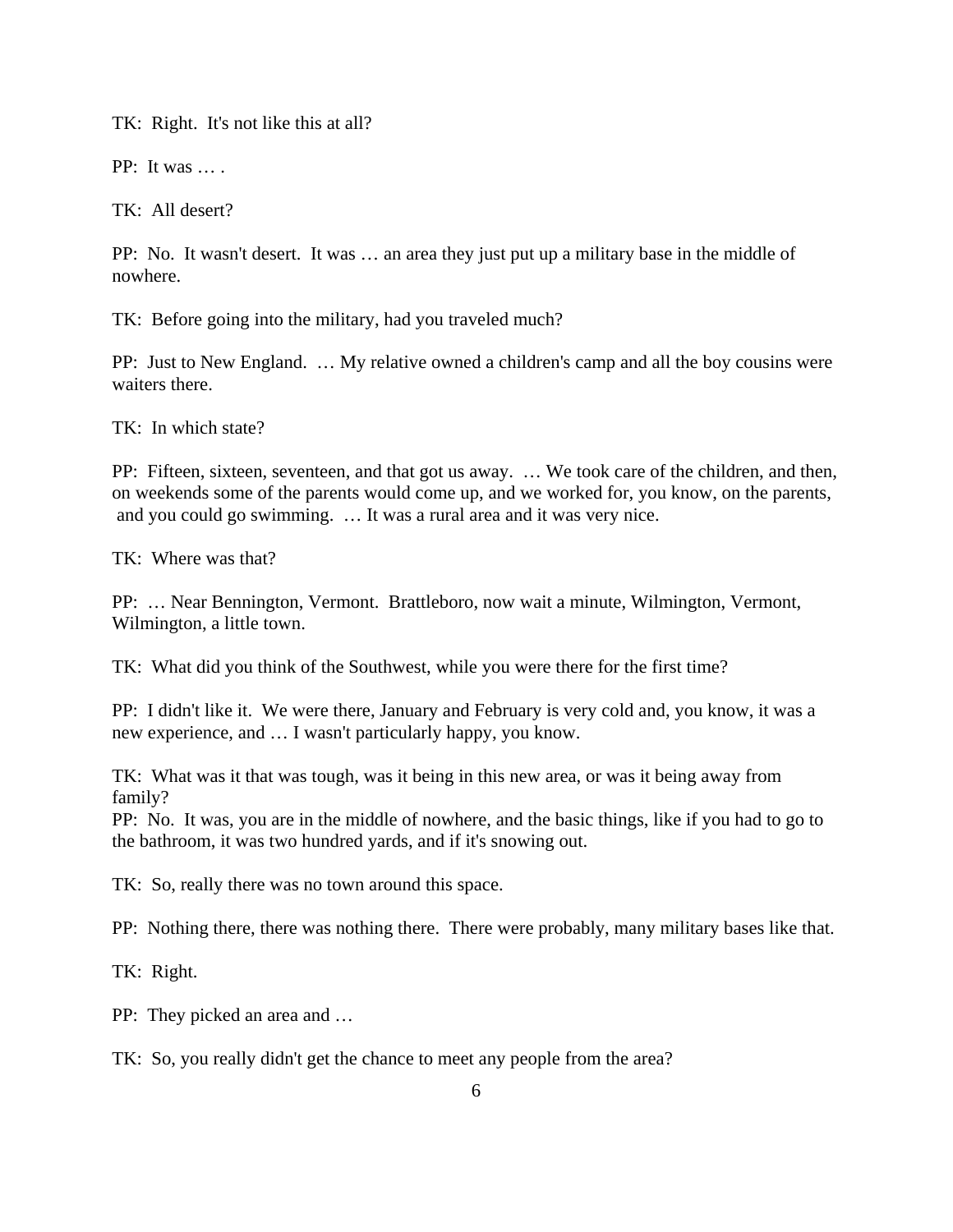PP: No. … We never got off the base. [There was] no place to go.

TK: What did you think about the people you met in training, from different parts of the country?

PP: … Well, we formed a little group and we stayed together for several years, and they came from all over the country. The guy that talked the most, was a boy from Texas. The only place in the world, a real pain in the neck. … There were no blacks in our outfit. It was all white. … From there, I think they sent us to California. Yeah. … Well, we went to school in Long Beach, California at the Douglas Aircraft Company, and we went to school from four to midnight. They had another class, that went from eight to four. … We lived about thirty miles from there and it took an hour and a half. Now, I was out recently in California, and you can do it in twenty minutes now, because they have all the super highways.

TK: You took local roads?

PP: … No, at that time, … they had no superhighways. It was just the old roads with millions, you know a lot of cars, trucks, and it just took a long time to go there, and on Saturday night we had ... dances in Venice, the midnight dances, ... you know. There were a lot of girls working at the aircraft factories, and we would dance, let's see, we got home, one, two o'clock in the morning, and danced until six. I looked forward to that.

TK: Were these USO dances?

PP: I don't know what they were. … It was in a big hall.

TK: Were there local girls there?

PP: … I guess so.

TK: Did anyone ever meet up, start dating?

PP: I really don't know. Well, actually that was the only time we had off. … Shall we just say that it was a routine, a break for a few hours.

TK: So, it was something you looked forward to?

PP: The only time they didn't bother you, was on Sunday, and then, … they had us running in, our hotel was right on the beach, and we had to run in the sand with our shoes on, which is, … it's tough, you know, do your calisthenics. Then you would have your lunch, and then, at two o'clock you got on the bus. It must have take[n] two hours to get there and … you left there at midnight, you got home at two o'clock in the morning. Oh, one other thing, there were a lot of girls at the aircraft factory, and when, if they passed they would throw rivets at you.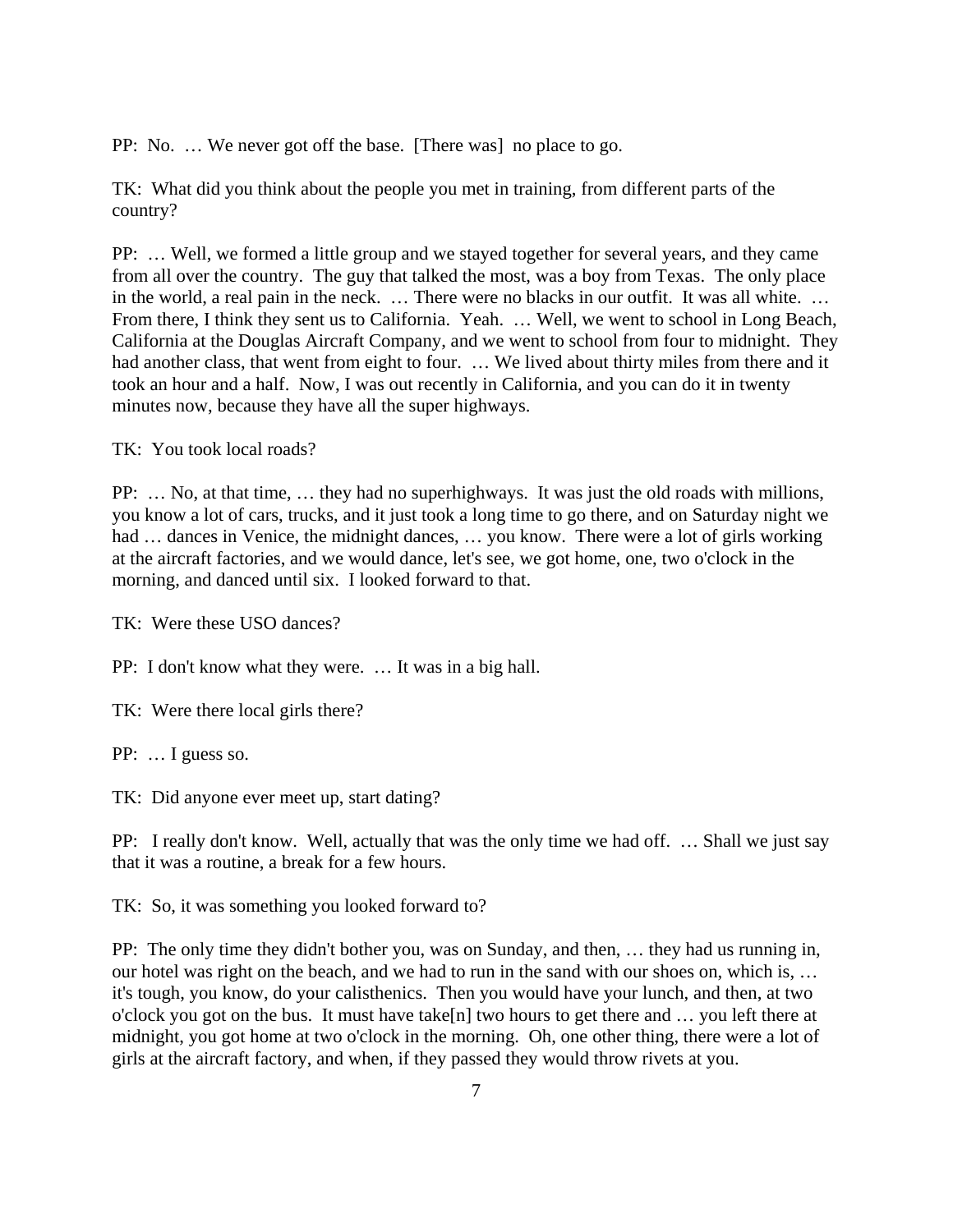TK: Was that a sign of good luck?

PP: No. … They just wanted you to know that they were around.

TK: Women working in the factories?

PP: Yeah. There were a lot of them.

TK: So where did you go from there? You went to New Mexico, and then, to do training in California.

PP: We went to the aircraft, the Douglas Aircraft [Headquarters], and we learned about the aircraft. And we were specifically trained in dropping paratroopers and carrying gliders, which we never used. Then they sent us to Florida, for I don't [know], some type of training I guess, and then, from there we went to New Orleans and got on a boat and went overseas.

TK: What was your first destination from New Orleans?

PP: Our first stop was Guantanamo Bay, Cuba, where we assembled into a convoy, and we proceeded south, and eventually we landed in Natal, Brazil, which is at the bulge.

TK: So you didn't actually get to see Cuba?

PP: … We also stopped in Trinidad, there on the … road there.

TK: Did you get to see any of the islands during your travels?

PP: No, it … you were in the port, we were not allowed off the boat in Guantanamo. We used to have Marines, that would … climb up and down the side of … the boat, practicing. They would throw over special nets, and they would get on with full [gear]. They were practicing getting on and off boats.

TK: Right, right.

PP: … Then … in Trinidad, … we were allowed to the outskirts of the seaport, but you couldn't go in further. We had two fellas that took off for two days, and then, they were put on bread and water for a couple of days …

TK: So no one decided to follow them?

PP: No. It was … stupid, all right. You know a lot of stupid people.

TK: So you actually end up in Brazil. Did you know the reason as to why you were there?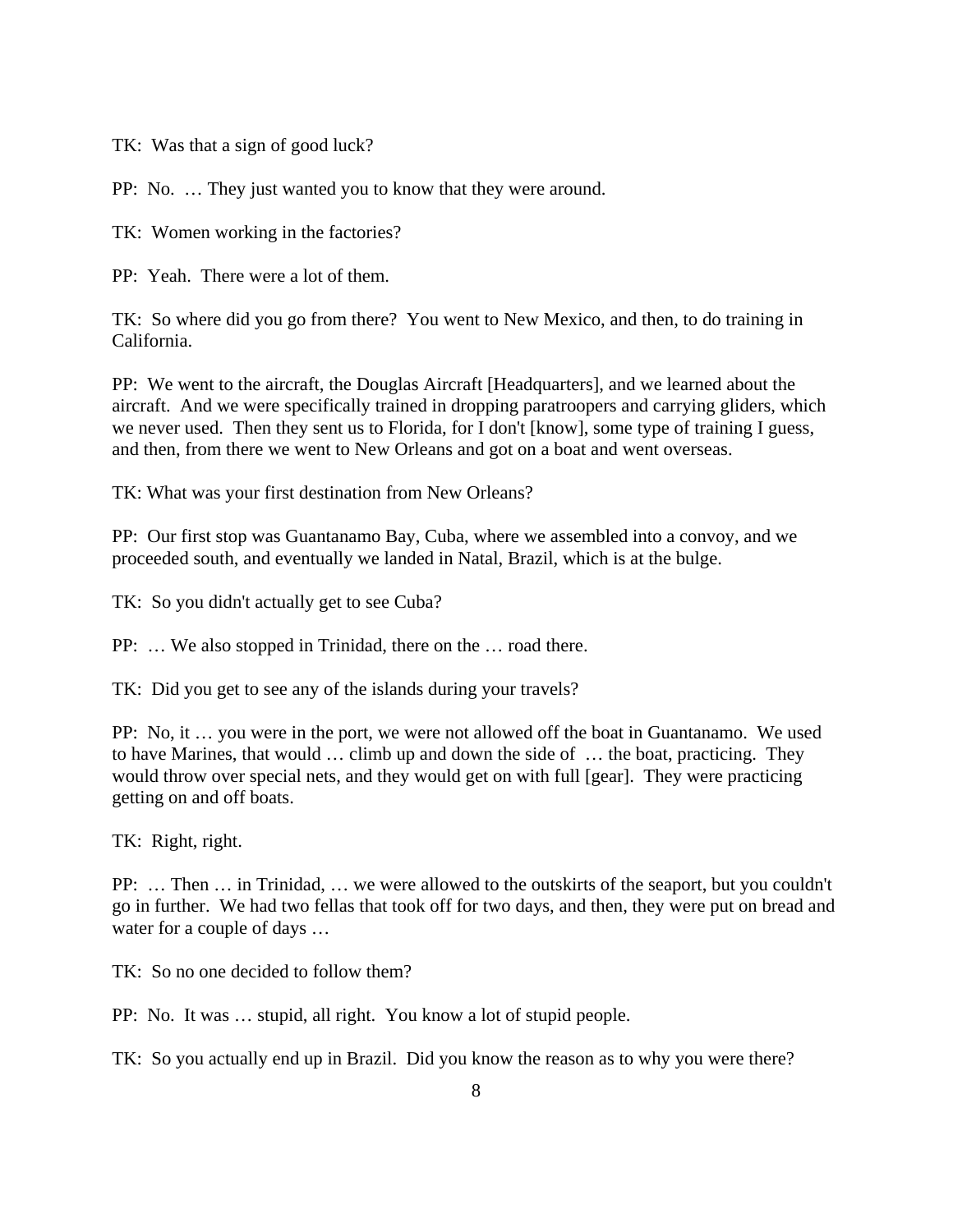PP: Well, this is very interesting. In 1940 President Roosevelt knew that we were going to get involved, and he … went to the head of Pan Am, which was (Juan Trique?), he says, "I want you to build some airbases down in South America and … request the Brazilian government the permission for land." … Then … there was a … third thing that they needed, which was the Ascension Island. I have a picture here. The Ascension Island, this [is] Africa, this is South America, in the middle is the Ascension Island. I don't know if you've ever heard of it. You have heard of it? You never heard of it?

HM: Yes, I've heard of it.

PP: You have heard of it, and you would fly from the United States down Puerto Rico, Trinidad, some bases in Brazil, the Ascension Island, then they flew to Dakar and over to the Far East, Burma, or north to England. So, there were thousands of aircraft that came down this way, so it was a very important … mission, to take care of it. It was primarily taking care of these airplanes.

TK: What was your actual duty within the crew?

PP: An aircraft mechanic.

TK: What kind of a relationship did you have with the people you were most familiar with?

PP: Well, we got along as a … group. They were all fellas eighteen, nineteen, twenty, twentyone years old, came from various parts of the country, and then, you had a couple of old sergeants at twenty-five, twenty-eight years old. ... I remember we had a Captain (Zin?), who … was in charge of us. He was fair. … They had another section at the base, which I was at, that was near the Amazon River. Belem is the mouth of the Amazon River. … What did we do? … I forgot what I was saying. Well, anyway, … they had our section, and then, for the crews that came in, they had another section that … was primarily officers. They didn't come over with crews, just a pilot and a co-pilot, and they ... would arrive in the early afternoon, and they would take off the next morning. They … just had to feed them and … give them a place to sleep.

TK: As a mechanic, did you stay mostly in one spot?

PP: Well, in … Belem, it was one spot, and then, they assigned me to the Ascension Island.

TK: How long were you on the Ascension Island?

PP: Three months. I wouldn't recommend it.

TK: Tell us about it.

PP: Well, I'll show you a picture of it. … [It] is owned by Great Britain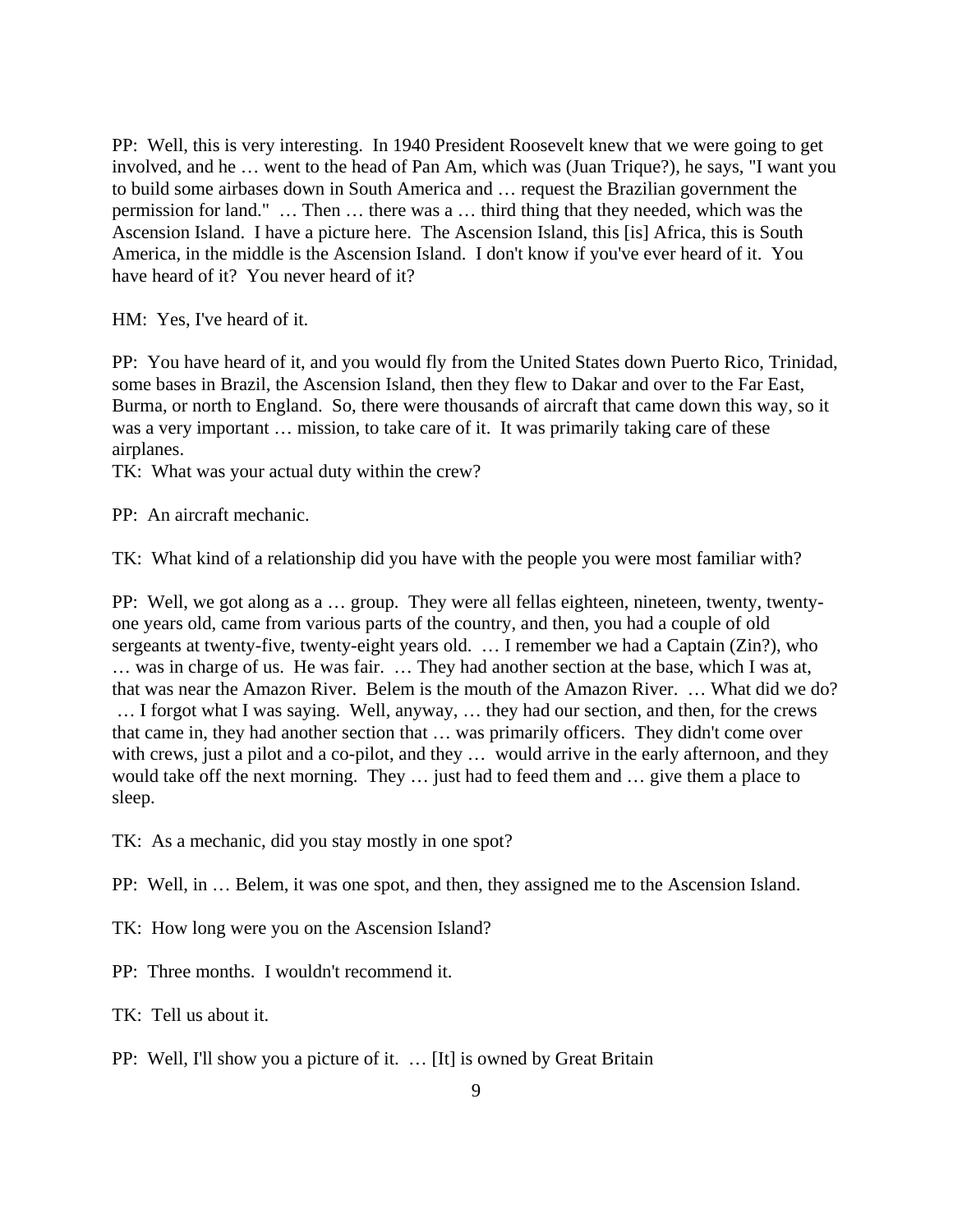TK: Ascension Island.

PP: … At that time, there were fourteen people on the … island. They were working for cable and wireless, because there was a cable that went to the Ascension Island to South America. When we came in, the engineers built an airfield. They did it in three months, and since the wind was always in one direction, they only had to put one runway up. The big problem was water. They had to distill the water, and it was very short, and ... you couldn't go swimming, because, the water would be at your feet and a minute later you'd be over your head. It was unpredictable. … We slept in two man tents, and when it rained we'd get naked and take a bath, which wasn't too often. Water, water was critical. You [needed] ... drinking water.

TK: Was your duty on the island the same as it was in Brazil?

PP: Basically, yeah.

TK: How well were you able to get to know these other fourteen guys?

PP: I was in a different group then. I was with a different group, and then, I was sent back …

TK: Were you relieved to get sent out of there?

PP: Yeah. Well, they … didn't keep you there too long, because, it was very difficult, very difficult. … By then they had an instrument trailer sent down, and I was in charge of the instrument trailer, but they forgot one thing, they didn't send me any tools. I made my own tools. I still have them. This is one of the things that happens. They're so perfect, but they forget a major, major component. It was air-conditioned.

TK: But you didn't have any tools.

PP: No. I mean this was wonderful, … but as I said, you did not have basic tools, so some of them I made. It … restricted me … quite a bit, because, if you order something it could be six months before you get it.

TK: What did you think as far as the whole hierarchy of the Air Corp itself? What were your relations with your commanding officer like?

PP: Very, very separate and distinct. He, I don't even remember seeing him very often. He … probably, was involved with the personnel that was, … you know, coming from the other airfields. … Pan Am had one flight a day coming in. They had one fellow that was very helpful, friendly, and … that was about it. … Then we'd go into town occasionally, generally on … I think Saturday night or something like that, and they had a casino there, and you could … gamble at the roulette wheel for a quarter. That's when I was introduced to gambling.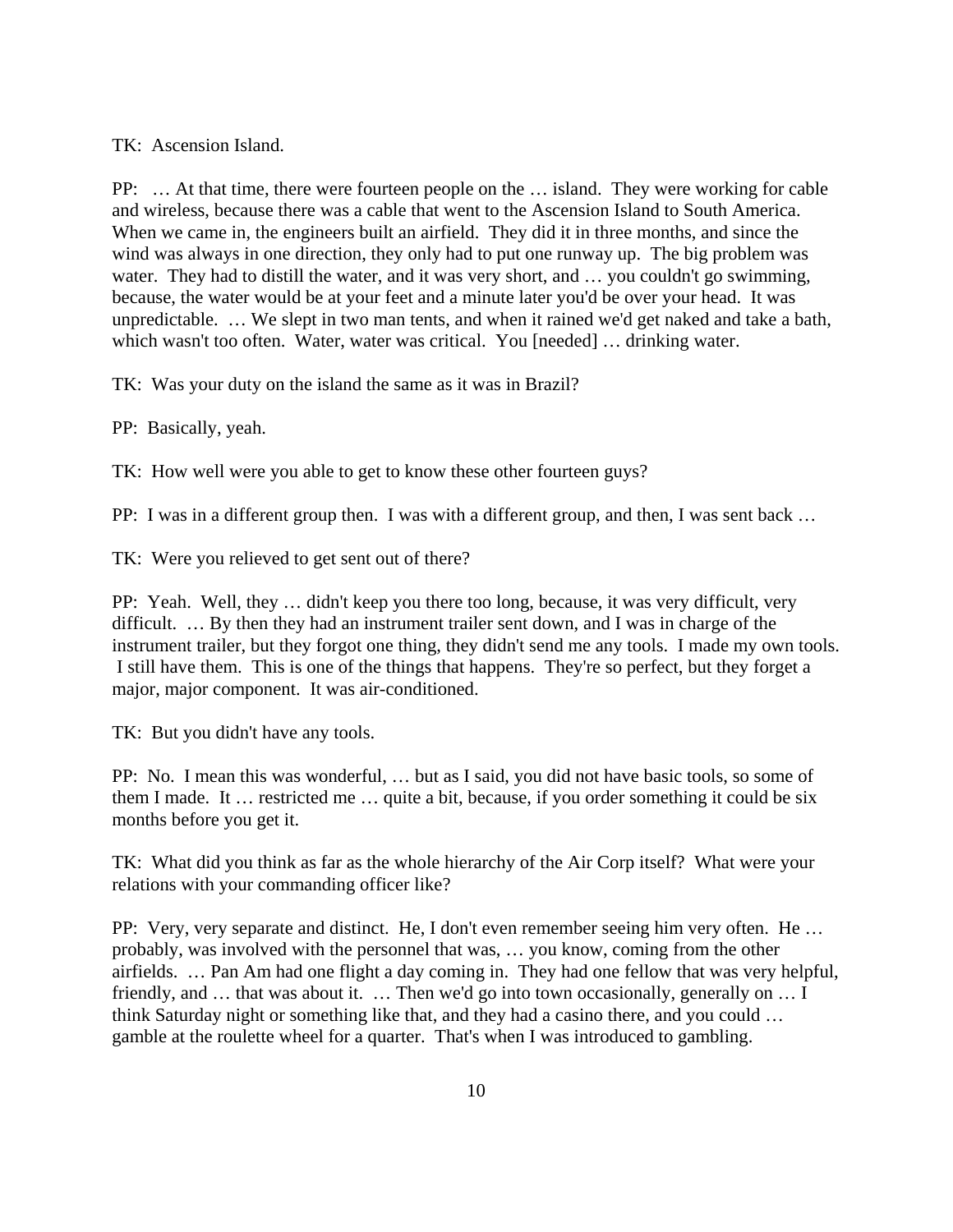TK: … Right, and how much gambling could one afford to do on a military salary?

PP: Well, … to me it was just a little fun on a Saturday. I'd lose three to four dollars and let it go at that. The big gambling took place payday night, and it was …cards and … dice. I didn't get involved in that.

TK: Was it just amongst the different soldiers?

PP: Yeah, that took place on the Ascension Island and … there, and it … you know, to me it was stupid, but a lot of these people, they went crazy.

TK: Do you think the stress at the time had anything to do with it?

PP: No, no. There … wasn't too much that you could do. … Gambling is something, it's like a disease. Starts off, and you build it up. You have any questions, Hadrian?

HM: Yes, I do. I remember reading about a ritual associated with "crossing the line."

PP: Yes, I'm going to get to that. I'll get to that.

HM: Did you have to go through any of that?

PP: … For hundreds of years, maybe thousands of years, it started with the Greeks and the Romans took over, and the Romans' god was King Neptune, and when you crossed the equator there was a ceremony with King Neptune and Queen (Aphrodite?), a man dressed as a woman, and they would dump you in the water, and it depended on what ship you were on, how roughly they … treated you. They turned the fire hoses on us, [laughter] and as you walk around, the guys would hit you with a strap. You didn't forget it.

TK: This happened the first time you traveled from Cuba to Trinidad?

PP: This was when we crossed the equator from Trinidad, on the road to Natal. … As I say, we were in a convoy, and apparently near Trinidad, the convoy broke. Some of them, I think, went to The Panama Canal, and we only had a Canadian Destroyer escort as a convoy. Prior to that, it was a large group. Oh, the other thing was when we were in Trinidad, there were three ships that were alongside of us, with big torpedo holes, huge. The size of this room. So we knew ...

TK: That it was serious.

PP: That it was dangerous.

TK: Right…

PP: I have more material on "crossing the line."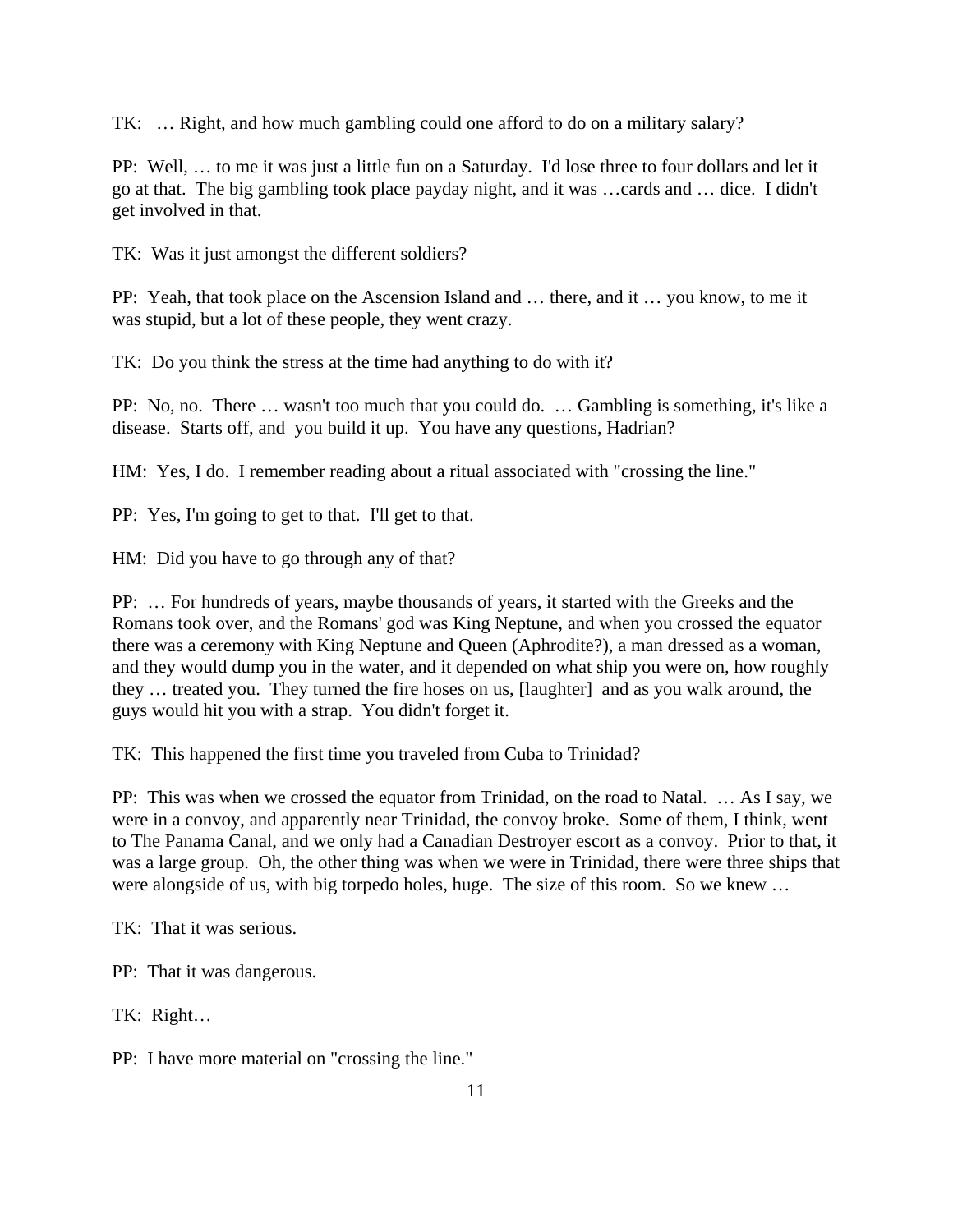TK: We can do that as we come to it. What were your thoughts when you found out that you were going to this area of the world? Were you relieved?

PP: We didn't know.

TK: You didn't know.

PP: We didn't know where we were going. We got on the boat and then, the one thing, we were on a boat that was forty or fifty years old, maybe eight or nine hundred fellas … six high. Again, water was of crucial importance. They had a guard at the water counter, and in the morning, when you got up, you got a helmet full of water. We had our helmets, … you brushed your teeth, washed you face, did what you can, and that was it, and then, you were allowed to drink water. If you wanted to take a shower it was saltwater, and they gave us saltwater soap. Now the, when it came to washing clothes, the simplest way I found, was to tie all your clothes in a knot and throw it over the side, and it would hit the side of the boat and it would get clean, and then you would let it dry. There wasn't very much that you could do, it was very hot in the … hull of the ship. In the daytime you could smoke cigarettes and practically all of us did, it was a nickel a pack, ... but the minute it started getting dark, no cigarettes.

TK: Right, no lights.

PP: Blackout.

TK: But you must have figured out at some point that you were going to be in Brazil for a while.

PP: I had, we had no idea what was going on. You've got to remember … that you're here, and then, they move you far away. We got to Natal, which is a big, which is a major airbase in that area. We were there a day or two, and then, they flew us up to Belem. … Very hot there, and every day at three o'clock it rained, and then, you had the rainy season where it would rain for days.

TK: Not just at three o'clock?

PP: No, but I'm saying you could tell time by it. … The other thing, at night you cold see the Southern Cross in the sky, which is certain stars, which you can only see below the equator.

TK: Right.

PP: How do you know that?

TK: From other interviews. While you were in Belem and other cities, did you ever have any contact with Brazilians?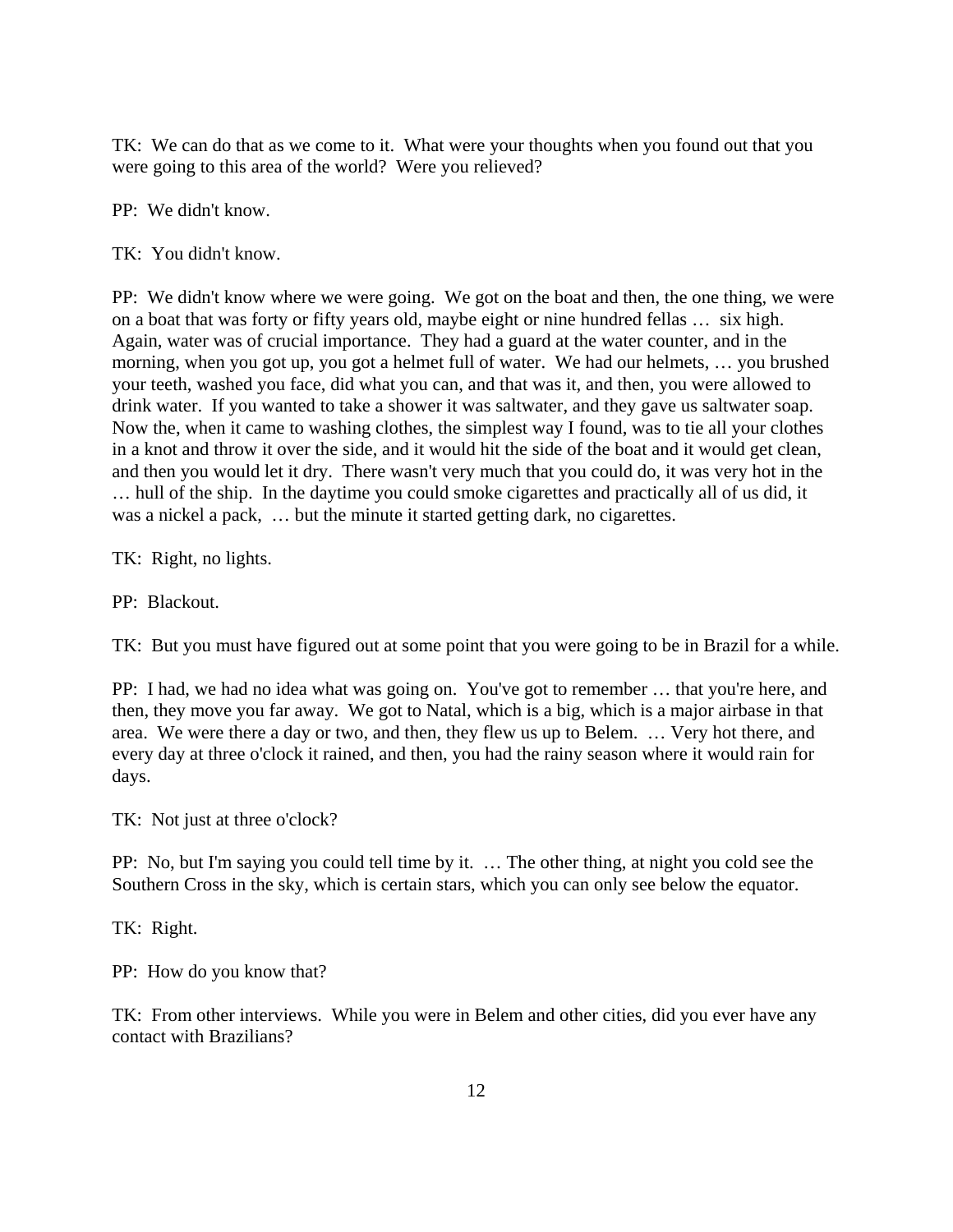PP: … Well, we had people that worked on the base, and then, when we … when I went into town on Saturday, … I picked up a little … Portuguese.

TK: Portuguese.

PP: … It was … an old Portuguese town. There was [a] certain area, there was no part of town where we couldn't go. They had a whore house section, too.

TK: Yes, of course.

PP: … The funny thing was [that it was] enlisted men in the daytime, officers at night. They didn't want us to mix.

TK Oh, there was this protocol.

PP: …Yeah. … We had it in daytime, they had it at night.

TK: Was going into town your only contact …

PP: … I have always been interested in photography and … I would take some pictures. I would bring it into town. I never ate in town, as I recall, because, the water and the things like that. You can get sick there.

TK: Did you take pictures throughout the war? Did you document them?

PP: No, no … most of them I lost. … I have a few of them but, … you know, over a period of time they get lost. Or the … most of them were small pictures.

TK: Right.

PP: … I had a cheap camera, so unless it was, you know what, in wartime you're not allowed to take pictures of a lot of things, so you have to … take a picture of your friends or something like that.

TK: So after coming back from the Ascension Island you went back to Belem again?

PP: Right, then I got … then in May, April and May prior to D-day, we were inundated with aircraft. A couple hundred a day, and we started working eighteen hours a day. At night we'd work in a hanger. Now, the only light that we had was spotlights, and that attracted the bugs, and that's when I got malaria. We were changing an engine on a B-17, and my first malaria attack, I'll never forget it. You are, you wake up in the morning, and you don't feel well, and then, you are freezing like they have thrown you in a bath of ice cubes, and then, two minutes later, ... you're in an oven. ... I had twenty malaria attacks over a period of time.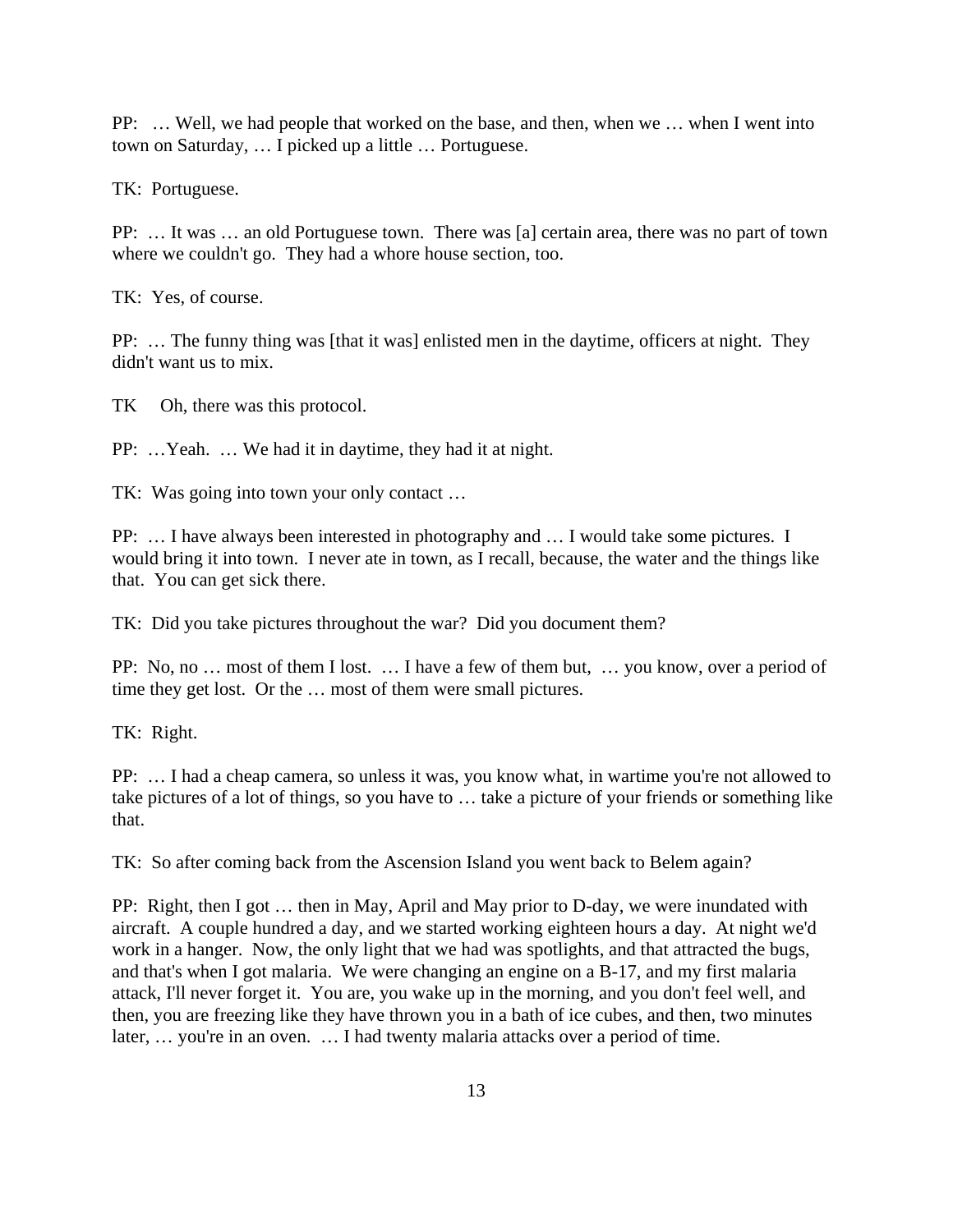TK: Did you have to go to a hospital?

PP: Then they finally sent me to Recife, which is below … Natal. A wonderful climate. They had a hospital there. I was there, I think, three times, and then, they sent me back.

TK: So each time they would decide that you were well and send you back?

PP: No, no, … you would get cured, and then, you go back and it would occur again. Malaria is a recurrent … condition. Then they sent me back to the United States. I was in several hospitals. I spent a year in different hospitals. The last one was Atlantic City, and I've written about that. … You, most people say, "You were lucky, you weren't in combat," but in the Tropics there's a lot of things that can happen to you.

HM: What were your experiences in the hospital like?

PP: Yeah, well, you're very, very sick. Very, very sick. As I say, you're an ice cube or ... in an oven.

HM: Were there a lot of other people there?

PP: No. Well, you're not concerned with that. You're just laying there, you're very sick, and they gave you atabrine. That was the drug that they used at that time. … You're pretty sick for a while, and then, they sent me, as I say, to Recife, and I'll never forget, I had to wear pajamas there all the time. I have never worn, I only wear pajamas when I'm in the hospital. I never wore pajamas, I would never wear them. Recife is, … as I say, a magnificent area, beautiful beaches, and things like that. I understand they have a large … area for fishing, and lobsters, and things like that… We didn't eat any of that, because, we were at that hospital. …The hospital was not that crowded, maybe a dozen ... patients, and it ... was nice. Good food, no complaints.

TK: How pervasive was malaria in that area?

PP: Very common.

TK: Yeah, very common.

PP: Well, you can get any type of condition in the tropics.

TK: So it struck a lot of people on that base?

PP: Well, the jungle is here, and this hanger that I'm talking about, was twenty yards away. Now one of the things about the jungle, when you are flying over it, it doesn't look like anything, but if you go into the jungle six feet, you can't see anything. You can't see the sky, you can't see anything. This is unbelievable, that the sun can't get to the ground but, everything is growing like crazy. You can get lost in there very quickly.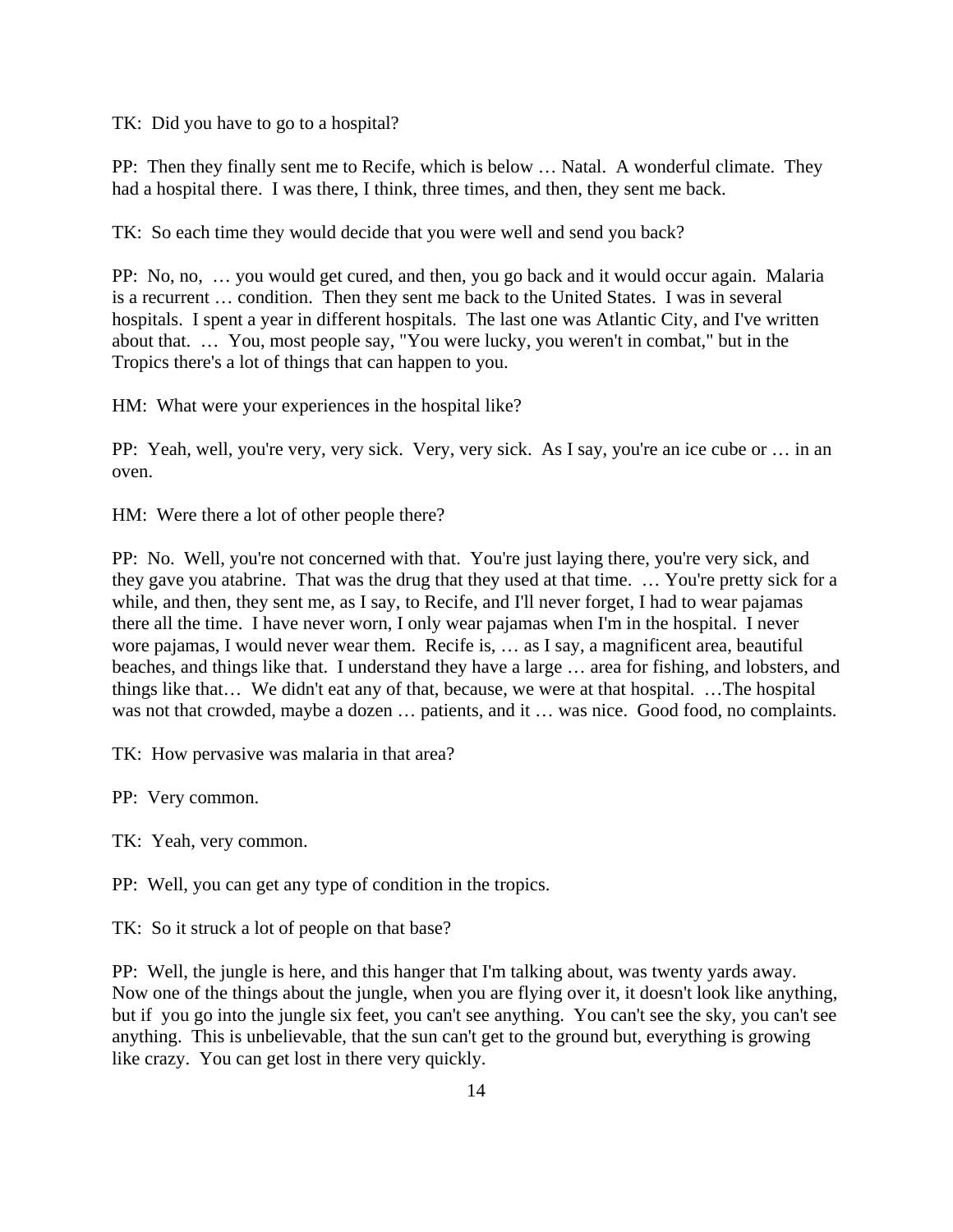TK: Did you ever go any further inland?

PP: No. Well, I did flying with … pilots around there. … You know, they tell you, "You wanna take a ride?" Yeah.

TK: How often did you get an opportunity to fly?

PP: Oh, I flew quite a bit. Just … I'd ask them, or they would ask me. So I've flown in … B-17s, and … A-20s, B-25s, C-47s, C-46s, and … that was fun.

TK: How did it finally come to be that you would be sent back to the U.S.?

PP: After my third trip to Recife, they decided that they better get me out of there. They flew me back to Florida. I think it was Boca Raton. I was in a hospital there. I had lost a lot of weight. … My father came down to see me, and … there I was, in my pajamas, my bathrobe. It took a lot of time to get my health back They sent me [to] several hospitals after that.

TK: You came to New Orleans?

PP: No. New Orleans we left from.

TK: So where did you came back from?

PP: After about the third, they sent me to some place in Alabama, and some other place, and then, they sent me to a recuperation center in Atlantic City. Now, I have here in this book, my experience in Atlantic City, and I tied it in with when I went to Atlantic City when as a kid and my children's experience, and what happened to Atlantic City when it became a gambling, casino, and then, an unusual thing happened. Someone that I knew, his wife died, and left him a hundred thousand dollars, and he gambled it away, and I wrote about it. Gambling is a disease. They can't stop.

TK: So when you went back to Atlantic City in more recent years you would see that …

PP: I didn't go back for thirty years.

TK: Really?

PP: It was too difficult.

[Tape Paused]

TK: You didn't want to see that town again?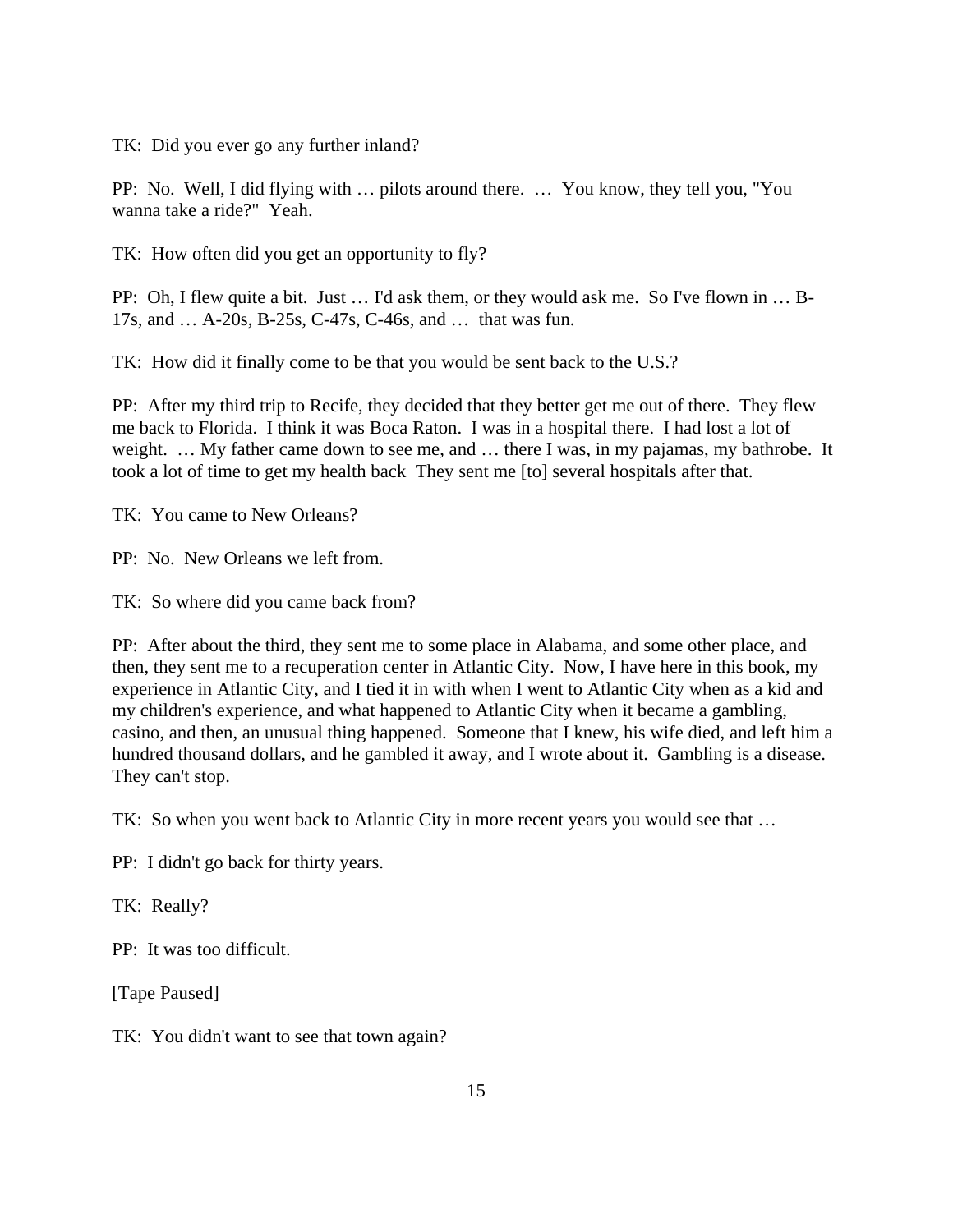PP: I'll read you this section.

TK: So this time in Atlantic City was very trying for you. When did you get out of the recuperation center?

PP: Well, … I think I was there a month or so, and then, they moved me to … an airbase in Detroit, and then, a couple of months later, the war was over.

TK: After the war was over, did you leave the service immediately?

PP: I was discharged in November. I was in thirty-five months.

TK: Did you have any idea what you wanted to do after that?

PP: No. I was sick. I was not well, and I wasn't sure what I wanted.

TK: Where were you living at the time?

PP: I was in West Englewood. … Finally they, I decided that I had to something, and I heard about Rutgers and … I came down here and guess they accepted me. And I stayed at a … the college recommended a certain place for me to get a room, and my mother insisted that the lady give me breakfast every morning. [laughter] … You know, I was not well. … The first year I lived there, and then, I moved. I think to a dorm.

TK: Which dorm did you live in?

PP: God knows.

TK: One of the Quads? Pell? Leupp?

PP: I think it was Pell.

TK: What were your initial impressions when you came back to Rutgers? Did you see a lot of other servicemen?

PP: Yeah. Well, one of the things was I became aquatinted with a fellow in West Englewood who had a Packard, and …we would go home occasionally. We had to go [on] Route 1 to Jersey City through Union City. In other words, you had to make an "L". Today you can …

TK: Go straight through.

PP: Well, the New Jersey Turnpike, and I remember the gas was ten or twelve cents per gallon. I used to pay for that. And in summer, … we had to go to summer school, I think one or two years to catch up. I was not a good student. The reason for that is if you're working with your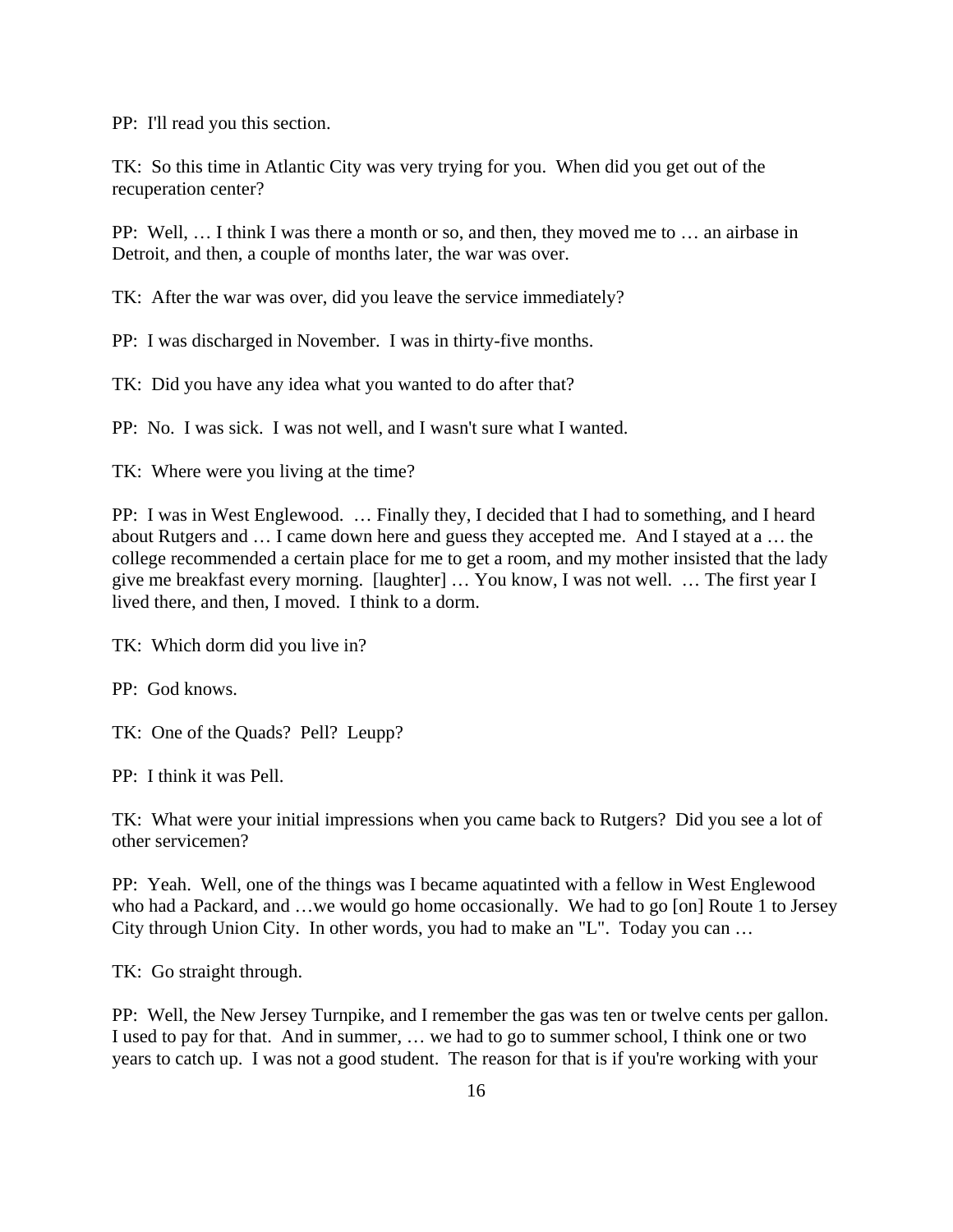hands, you're not using your mind, and now it's exactly opposite. I did not have good study habits. ... My grades in school were not that terrific.

TK: So they recommended a summer course?

PP: No. We had to take it. They had to take it.

TK: What subjects did you have to take? Was it basic writing and math?

PP: Well, … I took a business course, and whatever course we had to take at that time. One of the courses I enjoyed the most was music. Believe it or not.

TK: Classical music?

PP: Classical music. … I had not been exposed to that, which was very good. … No, I had friends here. I was manager of the soccer team.

TK: How did you get involved in soccer?

PP: … I knew one or two fellows on the soccer team, and they said that they needed a manager. So, … I think I have a picture of that.

TK: Uncle Phil is the coach?

PP: No, here's the coach, I was the manager.

TK: … Okay. You just look so much older because you're dressed up, compared to everyone else.

PP: …Well, this is the Shellback Association, started when I met an Australian in Baltimore at a like a convention, photography convention. … We had members in seven countries. We had them in the United States, Canada, England, South Africa, New Zealand, Australia and the Netherlands. … These fellows would send me stories and I put [in] pictures?

TK: How did you get the members? How did you find out who had crossed?

PP: … I had, well the first one that we did, we put an ad for the Pearl Harbor boys. I had a fellow that was the New York state chairman for the Pearl Harbor boys, and then, … some of them were the Guadacanal submariners, and it spread. … I got fellows in Australia who got me fellows in New Zealand and South Africa. … Not, not many. The cost of mailing them was too expensive. My chairman was, … my co-chairman was [a] fellow by the name of Billy Budd, and I have a letter that he sent me. … These fellas were in the service from 1939. You know, we think we were hot stuff, [but] many of the Europeans, … Canada, and Australia, New Zealand, they were in the Army, in the Navy six, seven years. … It's … as far as the, how badly the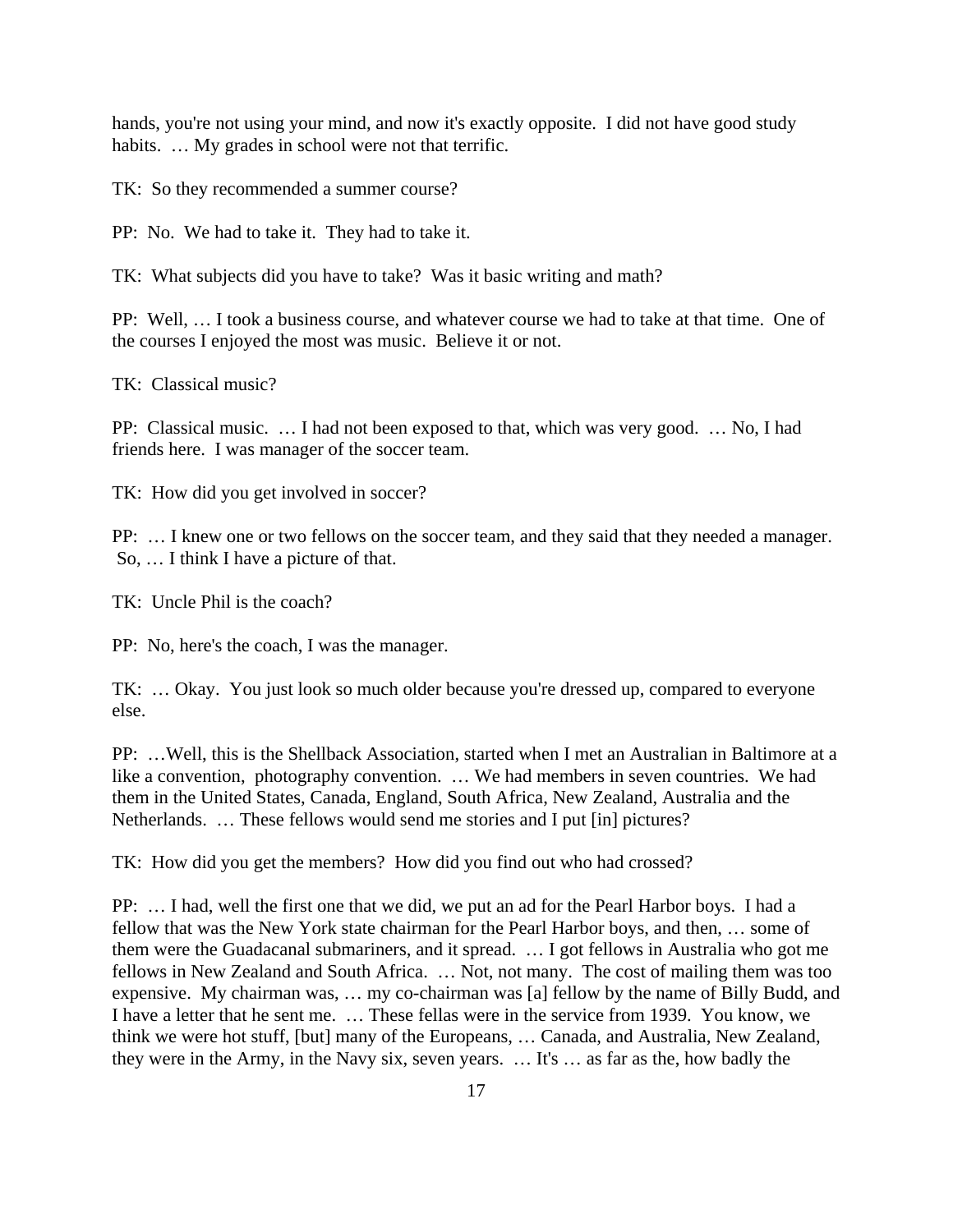Americans got hurt, compared with the rest of these, we got off very lightly. Very lightly.

TK: So for a while you were organizing a newsletter with other people's stories?

PP: Right, and I have some of them here.

TK: We'll submit those to your file.

PP: Now what, I'll be very frank with you. These stories will have you crying. These stories are written by college graduates, who know how to write. Professional writers, their personal experiences or events that they saw, so it's, it … should come out. Mine is not in their league, but it's, I thought the most important thing, [the] reason I came down is I wanted to give you this stuff here. You want stories about World War II, I got them here.

TK: Well, we're interested in the whole picture. In your whole life.

PP: It's [the] experiences that I met, when I was chairman of the Westchester County group.

TK: The Westchester County Veterans Association.

PP: Yeah, Veterans Association, I made it a point to speak at every one of the veterans groups. Do you know how many there are? Do you know how many there are?

TK: I don't.

PP: Dozens. You got the Purple Heart association, the Disabled Veterans, the VFW, the Marine Corp League, this that and the other thing.

TK: So, the Veterans Association covers all of them.

PP: All of them. Yeah. We had members in all of these groups, and the most important thing we accomplished, we got a nursing home, took us eight years. We got twenty-five thousand signatures … if you …

---------------------------------END OF TAPE ONE, SIDE ONE--------------------------------------

PP: … A nursing home, for these older people, and they would not move an inch. So, we got every veterans group to get signatures, twenty-five thousand. Then they moved.

HM: How long did it actually take to get it through?

PP: It took New York State eight months. The federal government, it took eight years. We just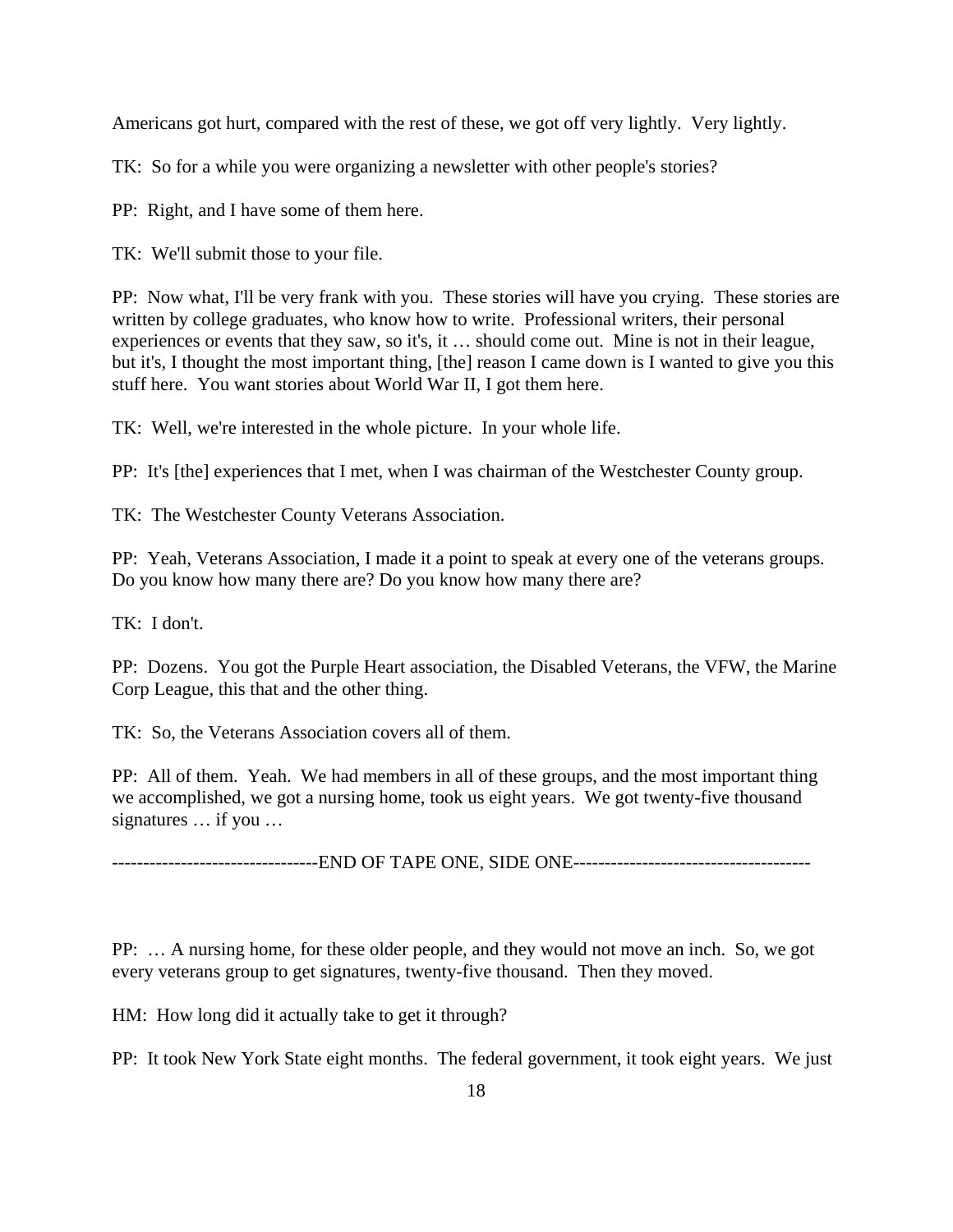got the money.

TK: Where is that?

PP: That'll be near Ossining, New York. It … taught me that if you fight hard enough and … the stories we got. Well, Albany needed more than we'd, (Elmira?) was [in] terrible shape, that was, you know, you're fifth on the list. I had given up that we would ever ... It's gonna [be] built next year.

TK: So the home will be run through the Veterans Administration?

PP: Yeah, the Veterans Administration. Yeah. For six, it cost twenty-four million dollars. … Working with government agencies, they, they're so difficult. They [have] got so many objections. So many people have to approve it. … Then our group was dissolved, because, we had a fight with some of the people in the veterans group that ran the veterans organizations for the county. They wanted to take over the group. We had fist-fights … in the meetings.

TK: Oh, no.

PP: Oh, yeah. Unbelievable.

TK: Which group?

PP: This is the Westchester County Veterans Advisory Board.

TK: What did they want?

PP: The people that worked for the county, two men wanted to run. They… sat down there, and I sat up here. Then they moved up here with me and … they wanted to start, you can't do this and you can't do that, and it led to.

TK: What position were they in the county government?

PP: They were in charge of the veterans for the county. These are political positions, you can't get them out, and it created a lot of problems. One of the saddest things that happened when I was chairman, was we had fellas from Vietnam, Korea, World War II, and one of the fellows was a …Vietnam veteran who had been wounded a few times, and he had a speech problem. I think he was hit in the head, and … [he] had four or five kids. He killed himself. Shot himself, and I went to his wake, and … I … wasn't myself for two or three days.

TK: So, in a way you carry a certain emotional burden to get all these people's stories out?

PP: But beyond that, you see a guy at [a] meeting on Tuesday, and then, on Friday he kills himself. ... It ... it's very difficult. You know, you get close to these fellas. When you read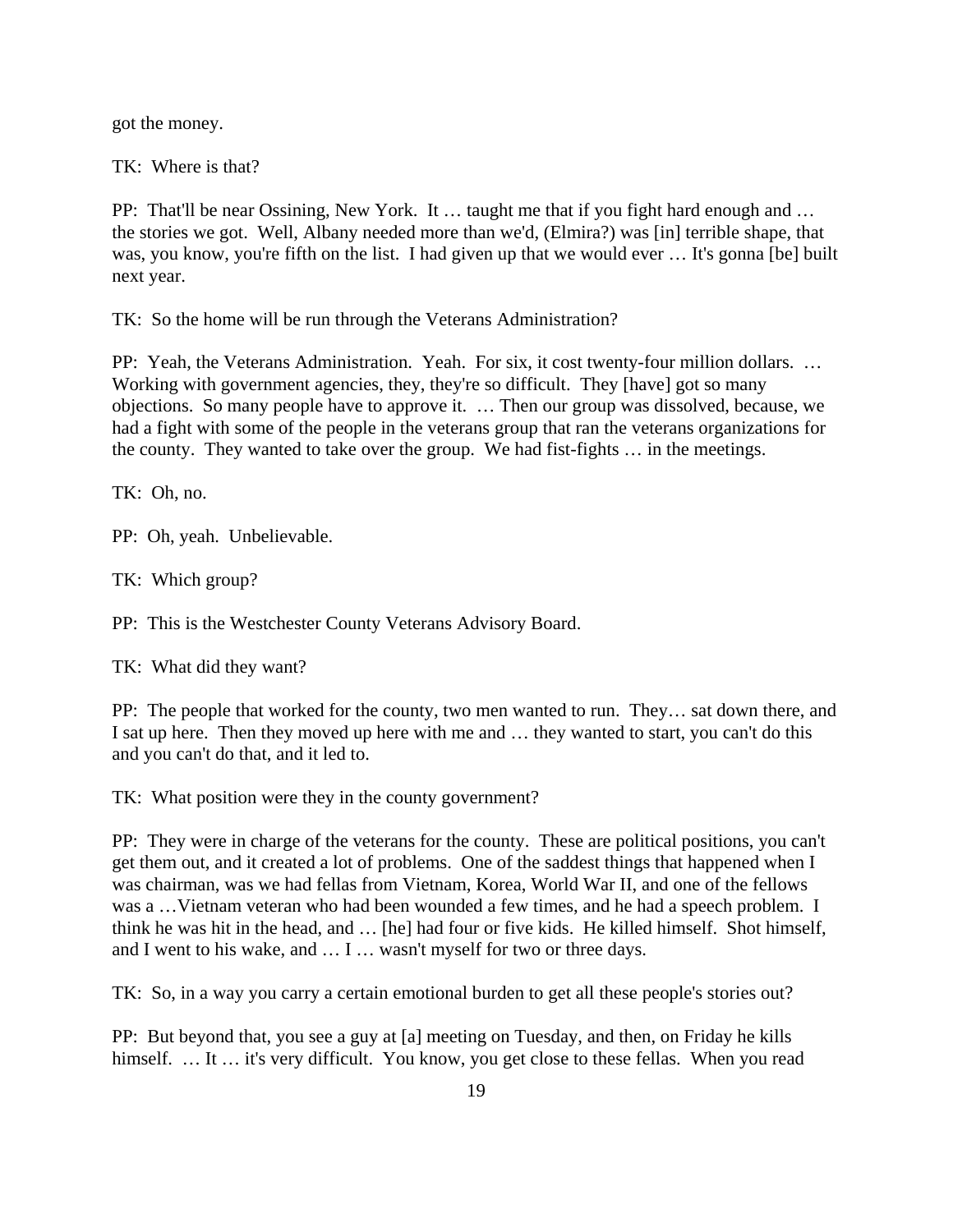some of these stories that these fellas write … one of them is (Afi Yam?), he didn't sleep for fifty years. He had bad dreams. I … mentioned before that some of these guys will not talk about it, and I can see why they won't talk about it. It's too difficult.

TK: Were you able to talk about your war experience? Were you the kind of person who initially didn't want to talk about things?

PP: No. Well, I was not in a combat area. So it …

TK: It was not difficult for you?

PP: No. It's not difficult for me at all, but, if you were with a group of twenty, and sixteen of them were killed, and you were wounded twice or maybe a prisoner … it's, maybe you don't want to talk about it. You don't want to talk about it. As a matter-of- fact, the guy at a meeting that blows off the most, we disregard him. The fellas that went through the worst, never talk about it. This is the one thing that you have probably already observed.

TK: We have noticed that.

PP: That's why these stories will be very valuable to you. …What else?

TK: What year did you start up this Shellback organization?

PP: This, … Shellback group is about four or five years old.

TK: Was it a spur of the moment thing?

PP: I had been thinking about it, and I got help from people on the *Intrepid*, the aircraft carrier …

TK: You did a reenactment of sorts there.

PP: Yeah, we had a, we had a reenactment … about a year ago, two years ago of many fellas that were on troop ships, never went through the ceremony. I got fellas seventy-five years old, we went through it. … My grandson turned the hose on them.

TK: So, describe a little bit what the ceremony actually includes.

PP: Well, the ceremony is … in the Navy, … they don't tell them very much about, they don't know what's going to happen. Suddenly they are told to appear on deck, and there is King Neptune dressed in … with a beard and a … some type of hat, with a cloak on, and one of the fellas dresses as Queen (Amerada?) or whatever her name is, and the others, and they bring you up on charges, being a pollywog. That's the other name, and sometime they cut their hair off. They make them run a circle, and the guys hit them with that. Throw them in water, turn fire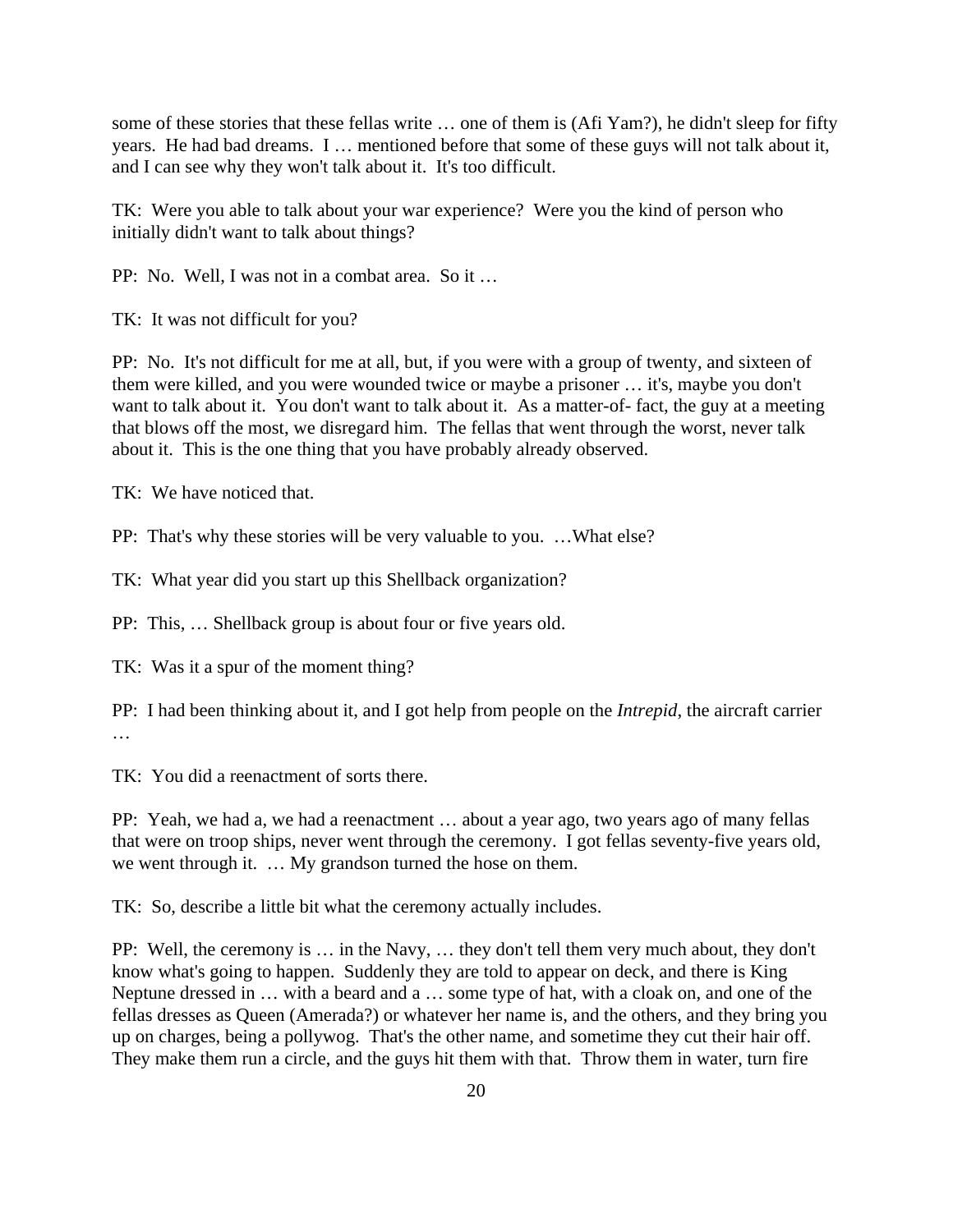hoses on them, make them eat bread and water. What they did with the ship's officers, they put them on bread and water for two days. You know, the commander of the ship. … In submarines, they had services, it's … very difficult to do it in that respect. And this was in every nation that we had.

TK: There was some similar ritual.

PP: Yeah, it was a very similar. … I have pictures of it, but I didn't know if you wanted them. … It … you never forget it. Then they give you a card.

TK: An ID card?

PP: No. You get a card, which is similar to the one. This is what I'd give our members. I'd give them this, and the … other. Let's see what else I have here.

TK: Did this card indicate that you were a member of this association?

PP: No. I don't have anything else. No, that's about it.

TK: What made you get involved with the veterans organization initially? Did you always remain active?

PP: No. … Actually, I think I was active after the war, some group for a year or two, and then, I dropped out of it, and then, one of my … wife's friend's husband said, "Why don't you come down to an American Legion meeting, in Bronxville?" which is the next town. … I joined then, and about a year later they asked for volunteers to join the Westchester County Veterans Advisory Board and I went to a meeting and … three years later I was elected chairman. … And then you … as you meet more veterans and become more involved in different groups, and because of the Shellbacks, I got involved with the … Guadacanal campaigners. They made me an honorary member, and submarine groups, and the fellas in Australia, in New Zealand. … I had one fella that was an American, married a New Zealand girl, and went over there. … I attempted to get a convention going in Las Vegas, it never went off.

TK: Oh, really?

PP: Yeah, because most of these fellas are eighty years old, and they are sick.

TK: They are far away?

PP: No. They … in the United States, and … it was interesting, the postage, South Africa and Holland, [and] the rest of these places.

TK: Maybe we can back track a little bit, back to Rutgers. … You decided to major in Business Administration, what made you choose that?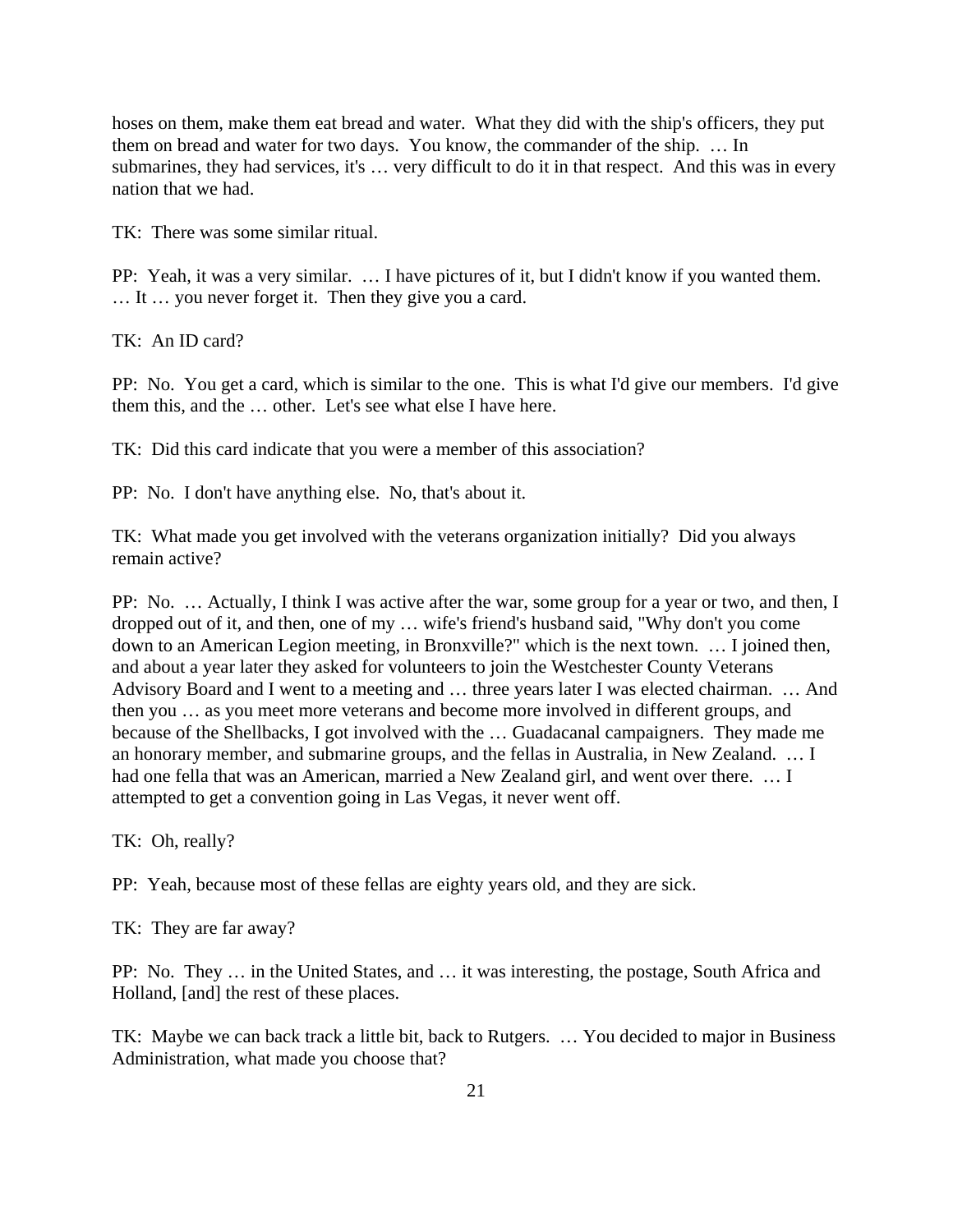PP: Right. … I was not that good in math, and … many of the courses seemed to make sense to me. So, as I went through it, and as the years went by, I became a better student. My health had improved, and things started straightening out, and from there I went into the insurance business with my uncle who had an office in Jersey City, and I didn't do well with him. He was not a teacher. He … was a wise guy. "Hello, George," you know, that type of thing. So after a couple of years I left him, and at … every organization has good contacts, so Life Underwriters had meetings and baseball games, and I became acquainted with some people with the Monarch Life Insurance Company, health insurance, disability insurance. This to me, interests me.

#### TK: Right.

PP: … When we moved to New York, my … sister graduated Syracuse, she was taking courses at Columbia. We moved back to New York, to Manhattan, and … now I had broken off with my uncle, and my mother was very angry about it, but I, we didn't get along, and I wrote this company and they, they hired me in the New York City office, and I had a wonderful trainer, Mr. (Lyndowp?), and it changed my life. My earnings went up, I was happy. … I was very successful with him, I was in an area where I did well. He, you know, they told me what to do, and how to do it, and my own personality developed there.

HM: Was this training within the company itself? Did you get outside of the …

PP: No, his … meetings, his instructions. … I'll put it in simple terms: suppose you had Byron Nelson teaching you golf, or Jack Nicklas, "Don't do this, do that." You would be … you would have a very good chance if you had the talents to become a good golfer. ... The ... a very energetic sales group. My best friends were in this. They were all like I was, twenty-eight, twenty-nine, thirty years old, and … our market was professional men: doctors, lawyers, dentists, veterinarians. … It was very exciting, very profitable, then I got married.

TK: How did you meet your wife?

PP: That's the other interesting story. One of my clients was a dentist, who … I would meet him about once a month and I'd take him to a restaurant in Greenwich Village, buy him lunch, and he would give me a couple of dentists to see, and then, he said … "How's the girlfriend situation?" I said, "It's all right." So he gave me three or four names and two of them were airline hostesses, you know, they were a lot of fun, and six months later, I had injured my arm, I was going away to New England. I called my wife up and we spoke for an hour and a half. She had just come back from Mexico. … We made a date, and three months later I was engaged, and a few months later we got married. Terrific girl.

TK: So, a blind date of sorts?

PP: Right, but I had her phone number for six months, and she was the first girl that I ever brought home for dinner.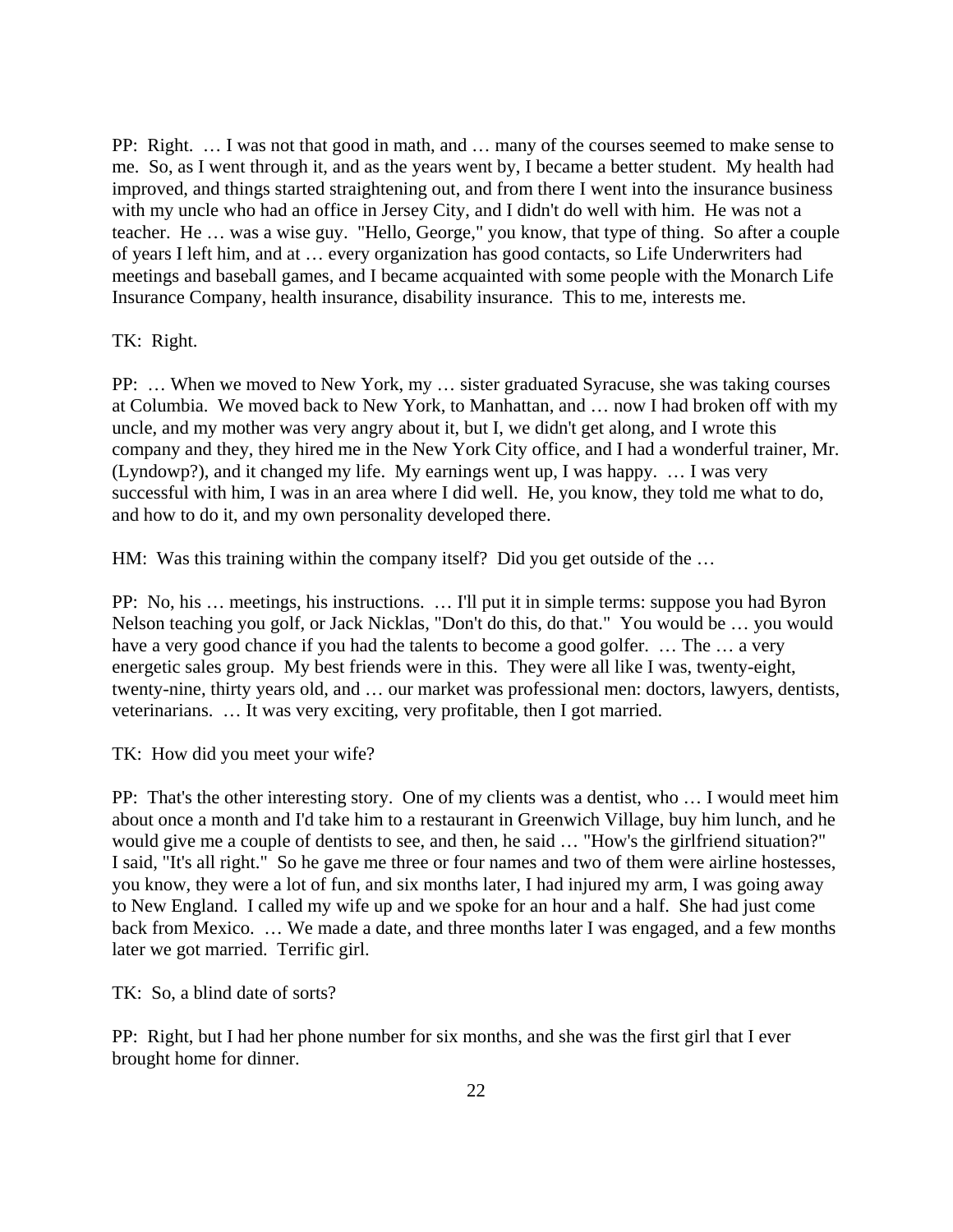TK: To meet your parents?

PP: Yeah. They don't do that anymore.

TK: Oh, sure they do. So, they knew that this was serious?

PP: Oh, yeah.

TK: Where did you eventually move after getting married?

PP: She lived on Central Park West, and I lived on Riverside Drive, and we moved into the Bronx, and I moved to an apartment house up there. … Then we moved, we had our first child there, then we move to Mount Vernon. She had a job in Westchester, she's a French and Spanish teacher, and … it was very convenient because there was a train into New York City just two blocks away, and then, we moved into New Rochelle, twenty-one years ago. I bought a house. A big house, it's a hundred years old.

TK: Have you been there ever since?

PP: Yeah.

TK: Were you always working in the city at this time or did you move out to Westchester?

PP: Well, … the firm that I was with, Monarch Life, got into trouble. They decided that you get out of your area and go into another area where there's a lot of money, and they got killed.

TK: They tried to be too big.

PP: Well, they, they went into another business that they shouldn't have, and they loused up the company. They were, the state took them over. Then I had, then I did business with another life company, Mutual Benefit of New Jersey, and they were taken over by the state, the same thing, stupidity. Then I went on my own and I start[ed] selling group insurance to counties. I sold Westchester County, I sold Bergen County, group policies and ... you know, dental insurance. I was the first dental, Delta Dental, salesman in New York. That's what I sold in Westchester County. … I was a pretty good salesman. I was … I would write, I spoke before Bar Associations. I was on the faculty at … Fairleigh Dickinson Dental School. I gave it to them the way it should have been given. You know, no bologna. This is, this is it.

TK: Straight forward.

PP: … This is unusual, you know, very unusual.

TK: In that line of work?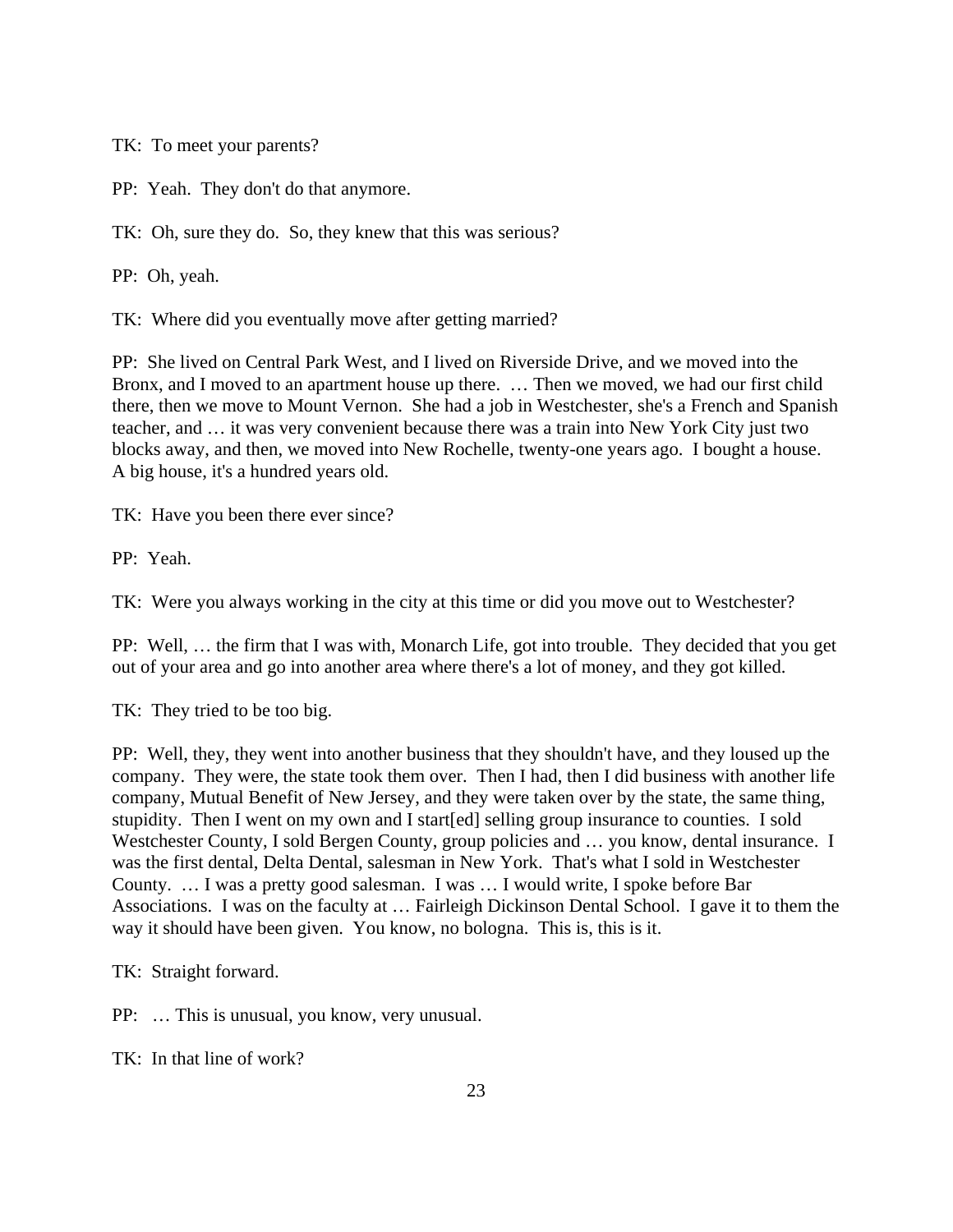PP: No. … When people, I told it to them as it was, and … they liked it, and … I found that honesty was the big difference.

TK: Going back again to Rutgers, besides being the manager of the soccer team, were you interested in going to the football games?

PP: Oh, yeah, we went to the football games, and … I tried out for the lacrosse team. I never made it. … I was on the squad, but I never played. … Funny thing, … in Baltimore, the kids start playing lacrosse when they are five years old. I went on the team trips, we played Princeton, and some of the others. … There was a comradeship with the fellas and these fellas here…

TK: The soccer team.

PP: It's a strange thing. I don't know what happened to most of these fellas here. He was a very, that's Coach George Docket, … he was in the Physical Ed Department, and he … was a very good coach, and … we had some fellas that came from foreign countries. You know soccer is not a game that is American, you know, it's … played all over the world.

TK: Except here.

PP: Well, some of these fellas probably played in high school, and now little girls are playing it at five years old.

TK: Yes, I played at five.

PP: No. … I was very surprised.

TK: It became very popular in the seventies.

PP: It still is.

TK: Yeah.

PP: It doesn't cost much money, you need a pair of shoes.

TK: One ball for eleven people, or twenty-two people.

PP: You know, what position did you play?

TK: Fullback.

PP: Oh.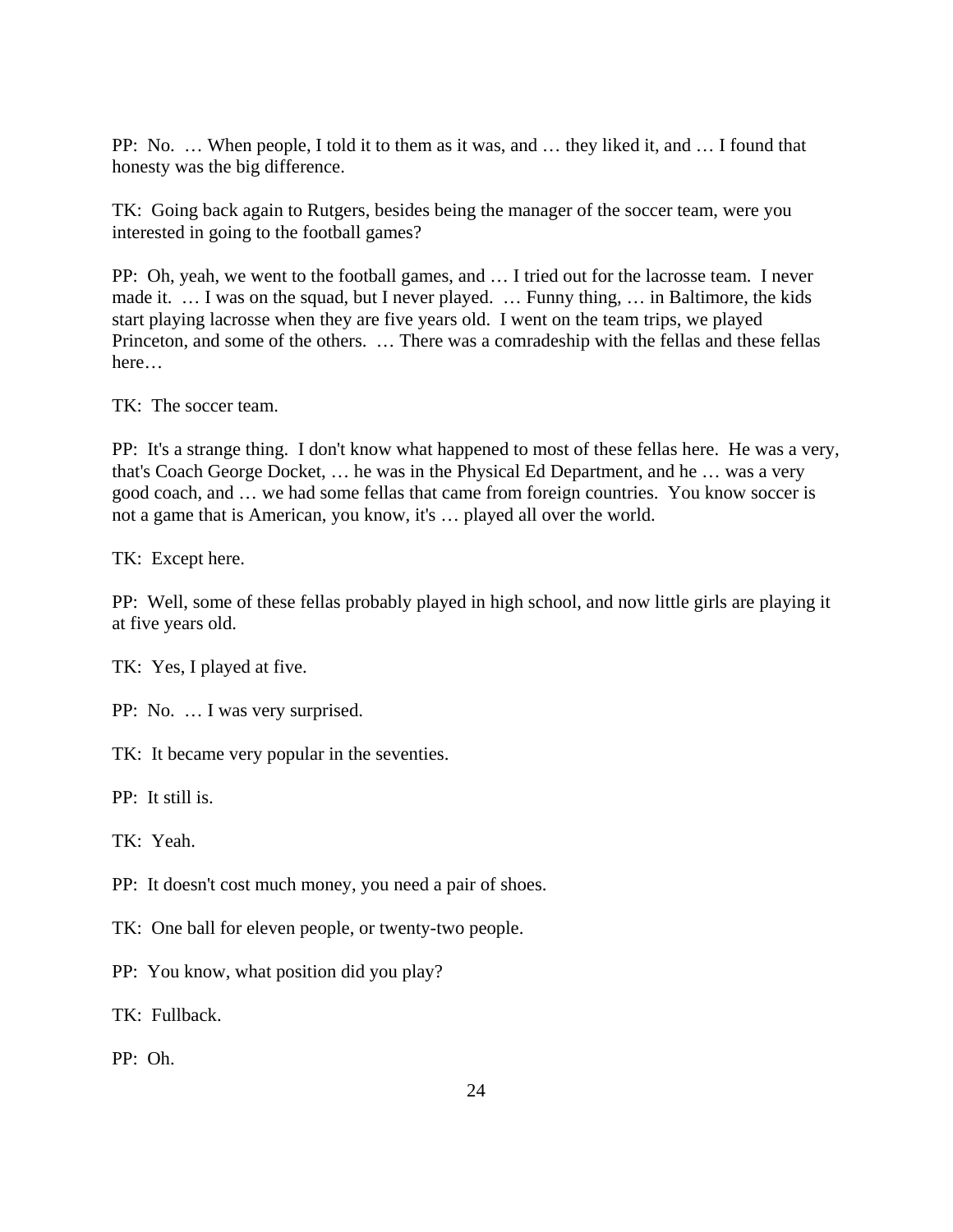TK: I had to watch things out, it was not the glory position. Did you have any favorite professors, anyone who sticks out as being excellent at Rutgers?

PP: … I don't recall.

TK: At that time you had both men coming back and studying on the GI Bill and guys coming straight out of high school, what do you remember about that?

PP: We had very few coming out, it was ninety percent World War II fellas. It was an older group, in their twenties.

TK: How would you describe the attitude amongst the guys that were back from the war? Was it just back to business and back to studying?

PP: … Some of them were very, the engineering students were the real hard workers. A lot of the other fellas didn't work that hard.

TK: The engineers will be happy that you said that.

PP: No. It was, well, they had probably tougher courses than we had and …

TK: Did you belong to a fraternity?

PP: No.

TK: What did you think of fraternity life and its role at Rutgers?

PP: … I was never excited about fraternity life. To me, it was, you were in a corner.

TK: Yeah, yeah.

PP: With your twenty or thirty guys. That was not … what I was interested in.

TK: Did you mostly meet people through class or where you lived?

PP: Through class and fellas that were in the dorm and the athletic teams. Fellas that … I knew a lot of people and … it was pleasant.

TK: Did you have much contact with the women at NJC?

PP: No. I had very little. … It was mostly the fraternities that …

TK: That went over there.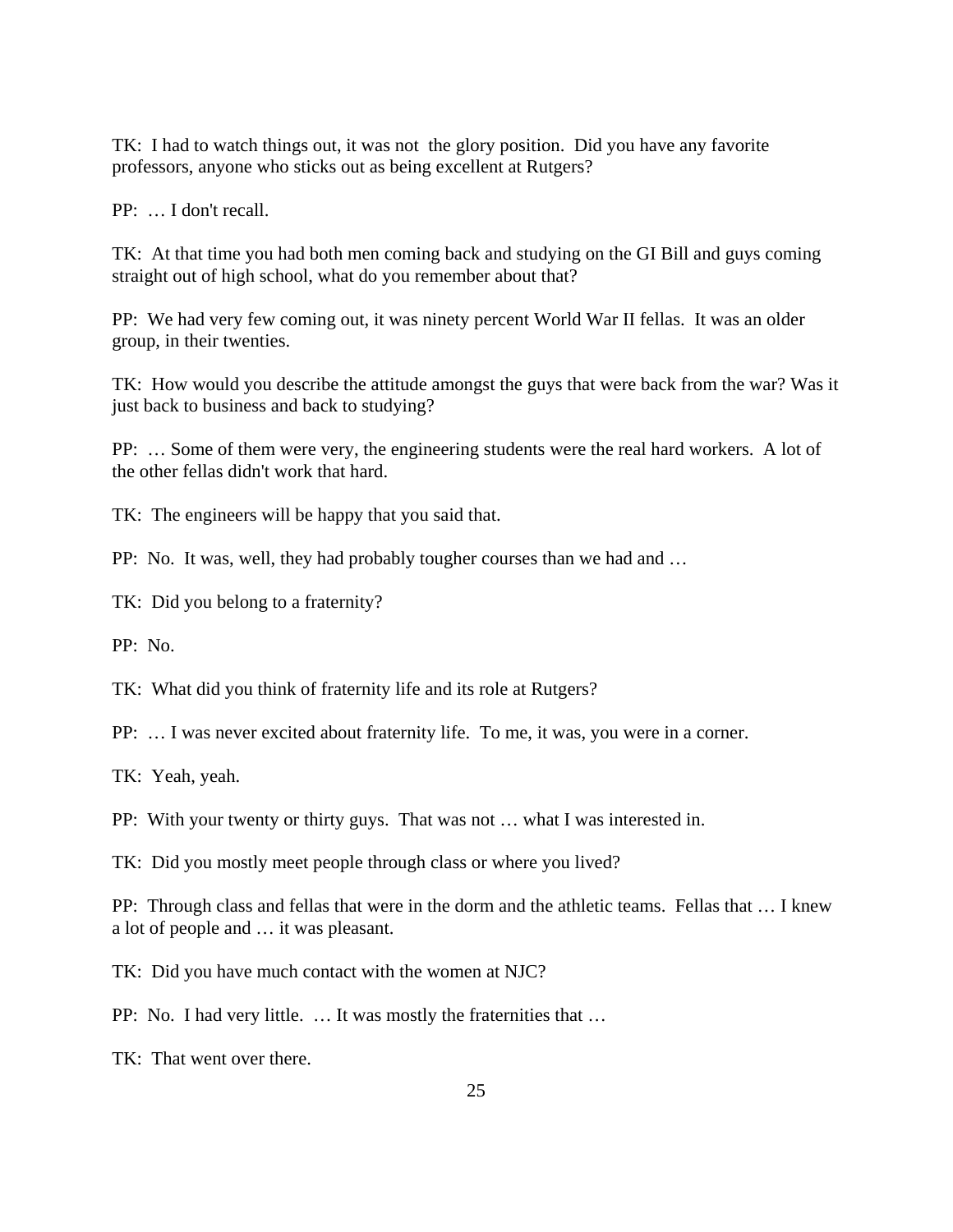PP: … Were over there 'cause they would have parties and dances.

TK: Right, mixers.

PP: … We did not. … But most of us, on weekends would go away, go home, or in the summer we would go down to the Jersey Shore.

TK: Where would you go?

PP: I think we went to Long Branch. One of those towns there, and … we would rent a room some place, and go out on the beach. It was nice.

TK: I was going to ask you to describe a little more about New Brunswick, and what the city looked like at the time.

PP: Well, that's one of the things I found fascinating. I think I came to a couple of football games in the early sixties, and then, I did not come to New Brunswick again until 1988, 1999, 1989, for our fortieth, and we are having our fiftieth in May, and now that I'm back here, I don't recognize it. I'm lost. It's as if a city had grown up …

TK: So, it was much smaller at the time?

PP: It was … fifteen hundred students, male, and then, the girls over on the other side. Now, I understand you have fifty thousand students.

TK: Yes, between the campuses.

PP: … You must have an awful lot of girls here.

TK: I think it's almost equal now, half-and-half.

HM: Yeah.

PP: Cause I noticed at the restaurant there were a lot of girls in the …

TK: Where?

PP: I … ate in that little French restaurant, the bakery.

HM: Au Bon Pain.

TK: Yes.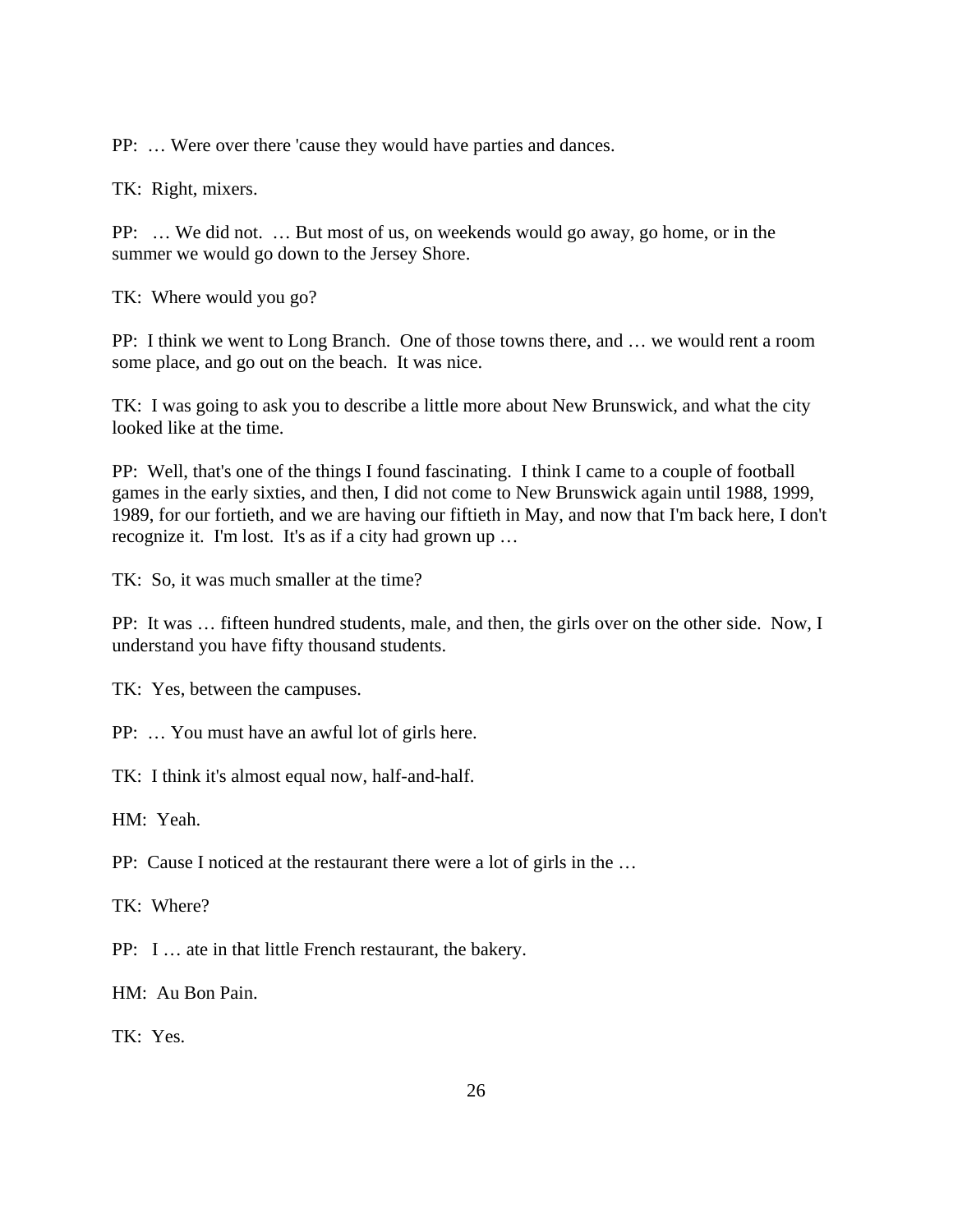PP: … All of them were eating a sandwich, and doing homework or reading.

TK: Yeah, it's the place to hang out.

PP: What is the Student Union like?

TK: The Student Center you mean?

PP: Yeah. [tape paused]

HM: Were you proud to be at Rutgers? There's a lot of tradition associated with Rutgers.

PP: Yes, I was very proud to be a Rutgers man.

TK: Did you learn all of the songs?

PP: Oh, yeah, I knew them all.

TK: So, going back for reunions is a big thing for you?

PP: Well, the fortieth, now it was interesting for the fortieth. We would sit around the table, and let's say there are eight people at the table, six of them had heart operations, I was so surprised, I was so surprised. The ... It caught up with them, and ... but they all apparently, and then, a lot of the fellas died, but no one had a record of it. We have no records of a lot of these fellas.

TK: Yeah, they try to keep track of people.

PP: But, I don't think they've done a …

TK: Great job.

PP: Now, my wife went to Columbia, … she's active on their, several of their student boards. They have a lot of them. Boy, do they take in money … and … they keep a very, very accurate record of everybody. Who died, who they married, we did not do that here. They had more money to work with, that was the basic difference. I know they could put ten people in there and five computers, [it] would probably take them ten years to do it here. So a lot of these people … that I would, I bought one of those thick books of the various members, the people that … and there were a lot of fellas that I knew that never even filled out the form, so I assume they died.

TK: It might just mean that they didn't get back. So you went back and are you planning to go back this year for your fiftieth reunion?

PP: Yeah, I'm on their committee.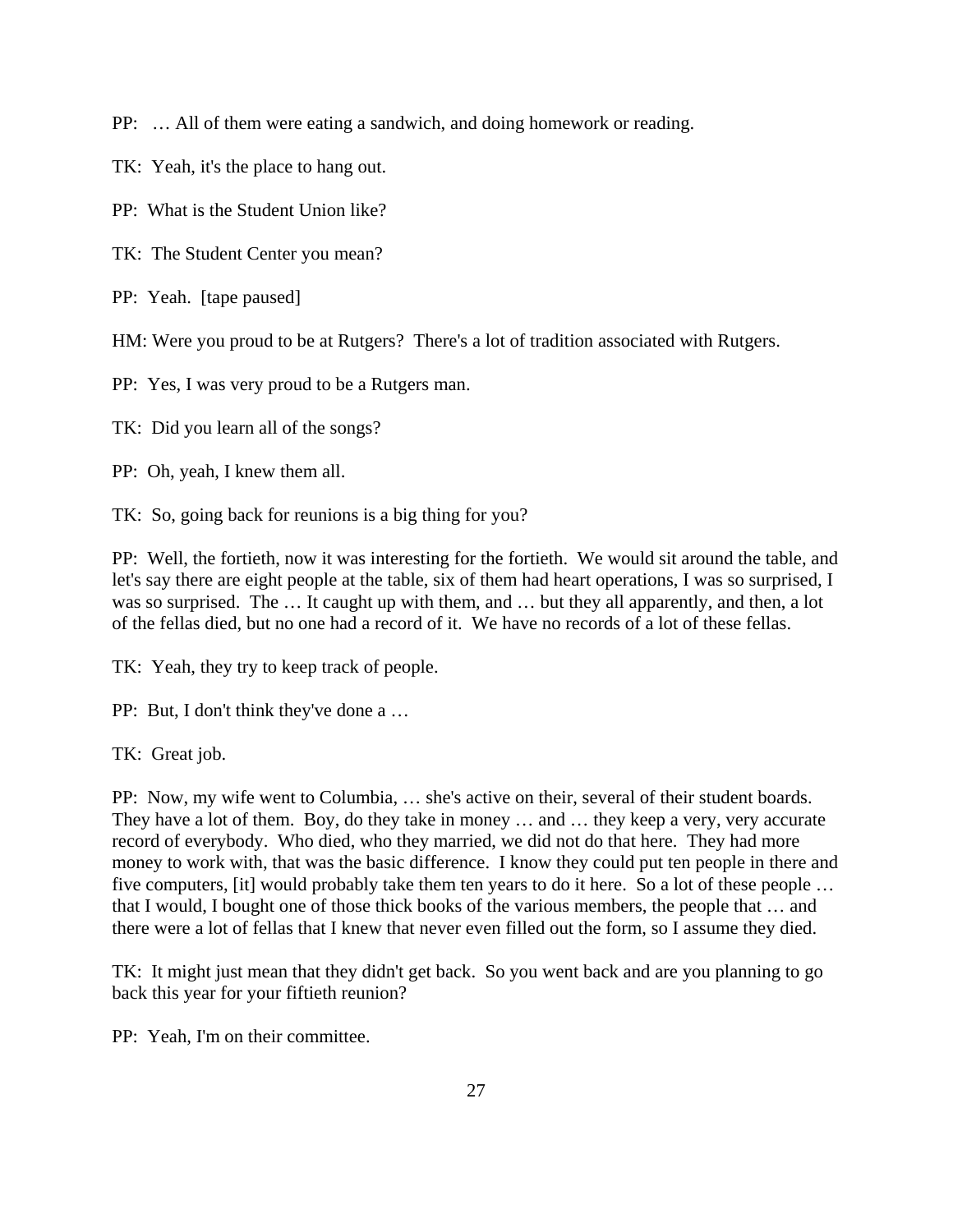TK: So your children were born in the early sixties? What did you think when they were about to graduate from high school? Did you hope they'd go to Rutgers?

PP: No.

TK: No.

PP: … I have two girls, and one of them went to Fordam, and one of them went to Iona. Iona College is in New Rochelle and … one of them, the older one, has two children, she lives in Stamford, she's married to an executive with Reuters. That's a British firm and they work in Stamford. The other one, the marriage didn't work out, and she went to California, and she's on TV, she's a TV announcer, and trying to get herself straightened out. She had a bad accident in Greece, a year ago. She fell on a piece of glass, it went right through her hand. … She didn't have full use of her hand. ... We were active, my wife and I are both active in New Rochelle, the … Council of the Arts, we just had the hundredth anniversary party, dressed like a hundred years ago, you have the girls in the dresses …

TK: In costume.

PP: We're putting up a … show about Harlem. … When we started this we had a lot of complaints that no money from the City of New Rochelle. Now they are showering us with money because we're accomplishing things. Crazy, very crazy. Five years ago, ten years ago, they wouldn't give you a dime, now, "How much do you need?" "Sure, we'll take care of it." This is one of the strange things about it. In ... New Rochelle you have a lot of beach clubs. ... Westchester is a pretty rich area, in case you [don't know].

TK: No, I do know.

PP: … We have a lot of golf courses and beach clubs and things of that type, and you know, a lot of restaurants. And … the average, you can't buy a home there in many of these communities unless you've got four hundred thousand dollars. … It's crazy. Many of the people now are going out, and out, I mean, they'll spend half their life commuting. They can't afford to get in close. It's a bad situation.

TK: One question that I passed over earlier was what, if anything, do you remember of how the Depression affected you father's work and times at home while growing up?

PP: Well, I remember that when I was young … I was an usher at a movie theater and the … let's see, I think I was fifteen, so that would be what? Thirty-nine, and they gave, the fellow in the apartment house we lived in gave me the jacket. He … the kids used to come on a Saturday for a movie and they gave them an ice cream cone, or an ice cream bar. Let's see, what else did I do? … I used to stand in front of the A&P, and I would take people's packages home, with my bicycle. We also had … a little athletic group. Baseball and football. It was, … everyone was very friendly. We … got along nicely. Yeah, I like[d] athletics then. I was a first baseman for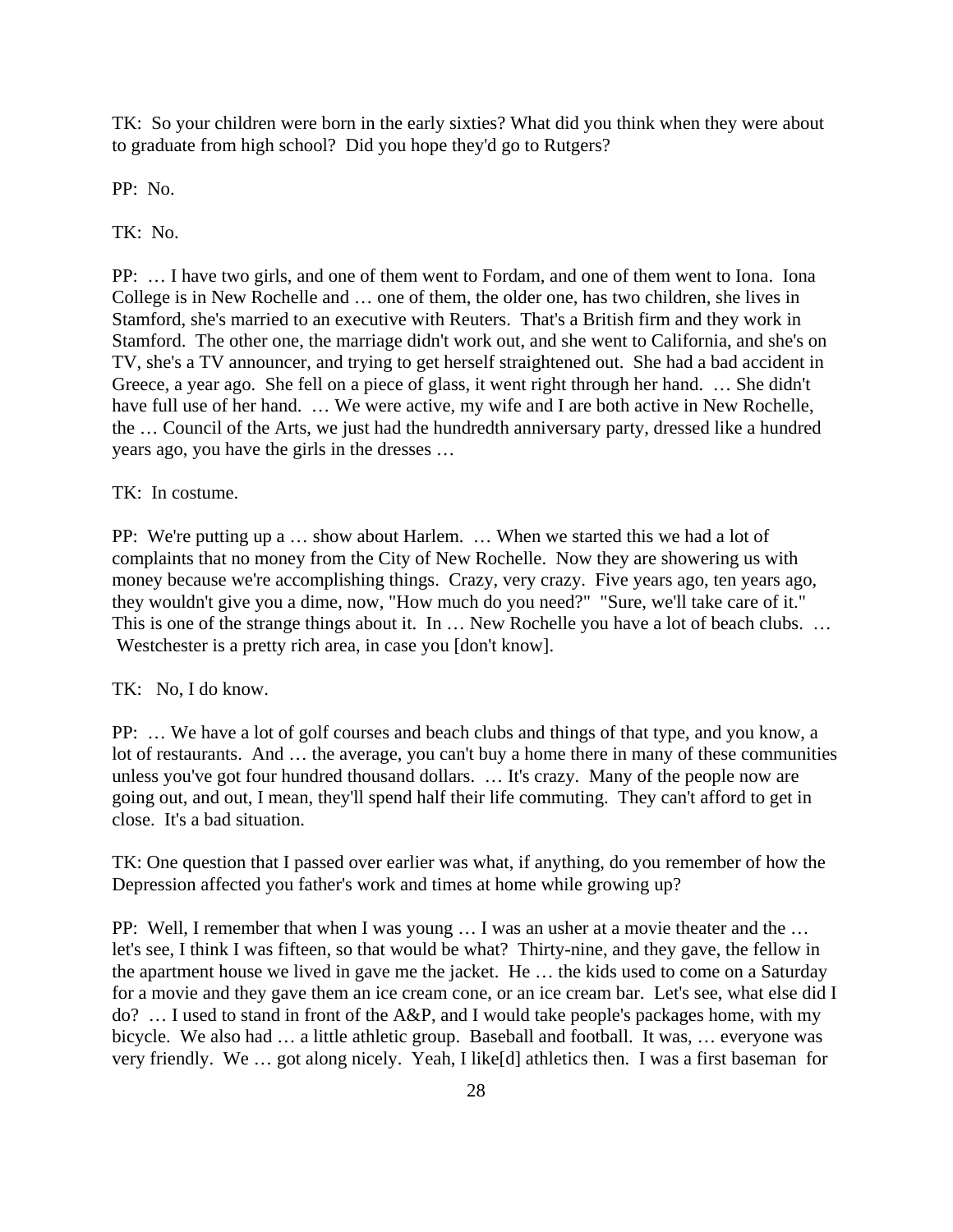the, the Trojans. That was the name of our little …

TK: In Brooklyn.

PP: In Brooklyn, yeah. … That was about it. My grandparents lived in Hackensack, and … they had a hardware store, and then, they retired and they bought an old house and it burned down, and they had to go into another house, and they both died in their nineties. My mother died in her nineties, which is good.

TK: Pretty excellent.

PP: And everybody says you've got the right …

TK: Genes.

PP: Well, that's true because in … many families, you pop off early. They pop off early. So, now the principle thing that we worry about is our health. 'Cause I was recently very sick. I nearly died a couple of months ago. [I] got sick in Europe. I had pneumonia and blood diseases, and this like that and it makes you change your philosophy. You try to be more useful, helpful. … I am very, very pleasant with all people now. … I wasn't always. I … hold myself, when you might say something to offend someone. I don't.

TK: Well, that's one good thing.

PP: No, but it's strange that something has to happen before you …

TK: Come to that realization.

PP: Change. Like if we were in a restaurant, … someone would come over, "Would you care for more coffee?" "No!" … Now I say "No, thank you." … No, I mean it's, … shall we say "growing up." At seventy-five, you're growing up.

TK: Well, it's the best thing to do. One thing we didn't touch on directly, when you came to Rutgers, how did you finance your education?

PP: Well, I received a pension from the Army, and I think they took care of it.

TK: Did you make use of any of your GI Bill benefits?

PP: Well, … that was it.

TK: But, you get separate money for your disability?

PP: I got an additional, yeah, from my malaria. They gave me a certain amount of money.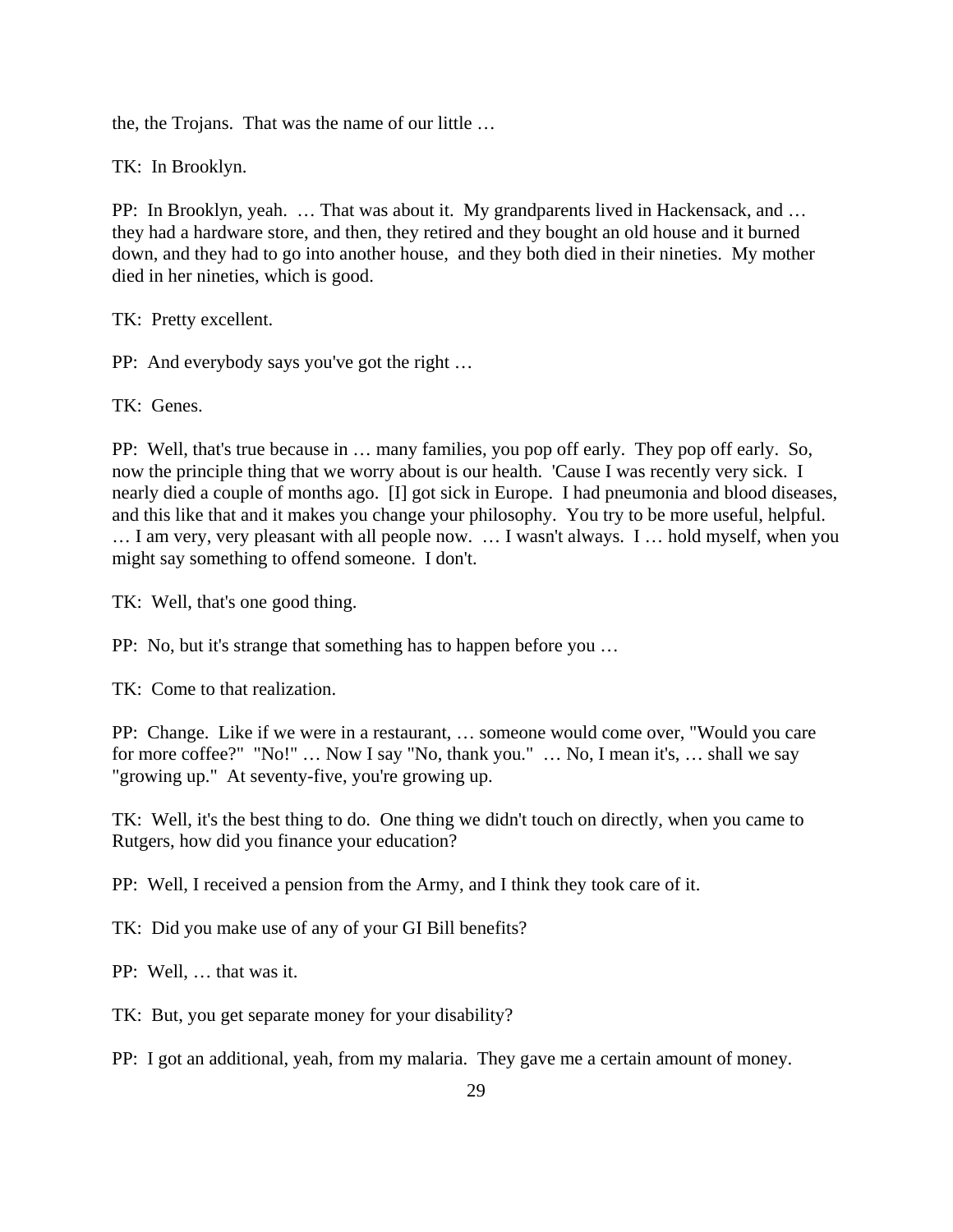TK: Did you use the GI Bill to own a home?

PP: No. No, the … well, I wasn't married so it …

TK: Didn't apply to you at the time.

PP: But, I've known fellas … that did that. I remember I was working in Massachusetts, and a government check came in for five hundred dollars, and I bought a car.

- TK: What was your first car?
- PP: It was a Chevrolet.
- TK: What year?
- PP: It must have been fifty or fifty-one.

TK: Brand new.

PP: Yeah, I … don't think it was very much money in those days.

TK: When you first lived out of college, did you have a television initially?

PP: Oh, yeah. We had televisions.

- TK: Did you have it at college?
- PP: No, at home. We didn't, no, they didn't have it here.

TK: What did you enjoy watching?

PP: Oh, Groucho, Jack Benny, Bob Hope. I like the top personalities at that time. It's … I think it was better then, than it is today, it's garbage. It is.

- TK: You don't watch as much now?
- PP: Very rarely, it has to be something exceptional.
- TK: Would you listen to the radio a lot while growing up?

PP: Oh, yeah.

TK: And what was good there?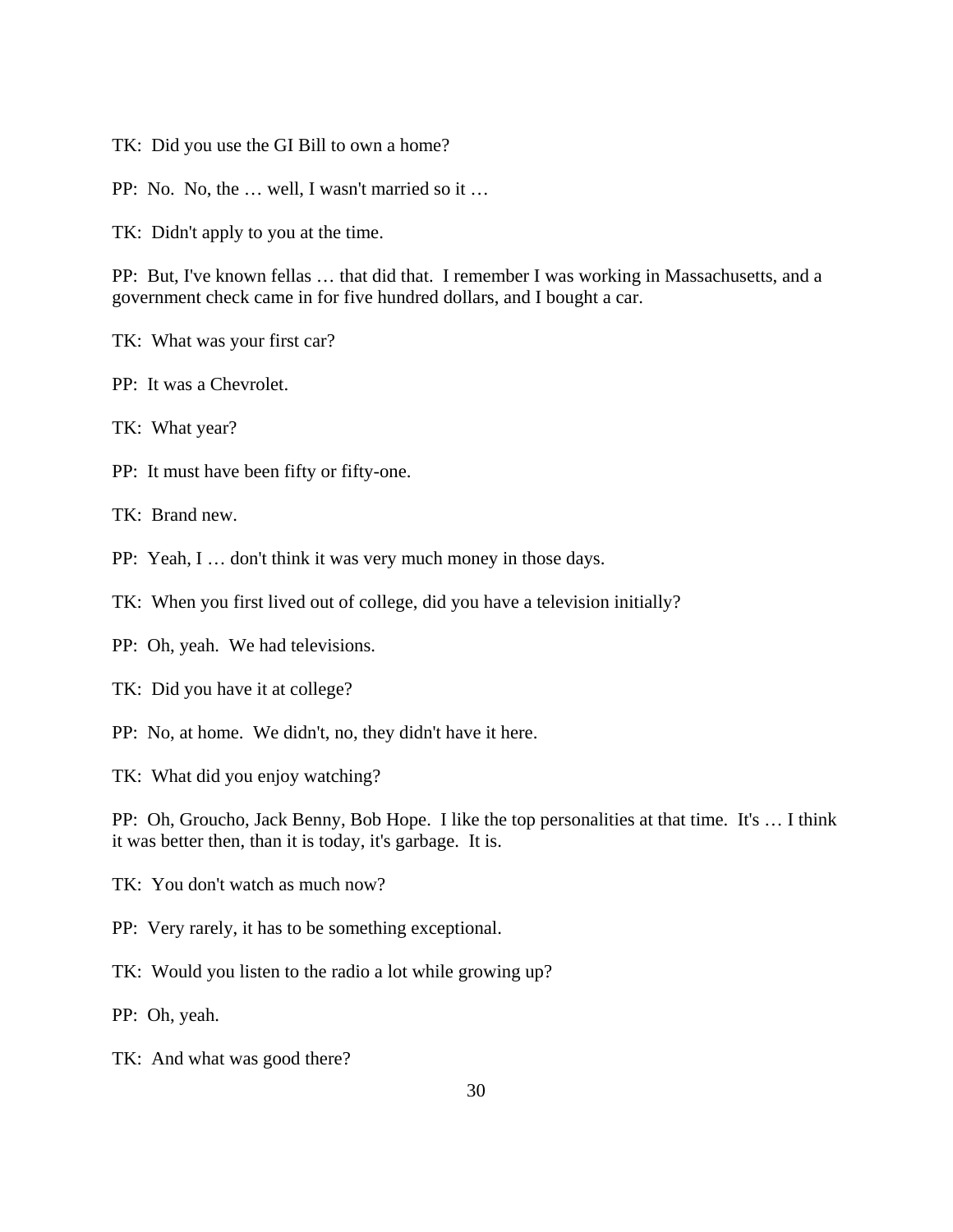PP: … Well, I liked … the music of the forties and I, I don't really recall. I do remember that my father bought the *World Telegram*, it was three cents and the *New York Times*, a nickel.

TK: Would you read all those as well?

PP: … That's one of the things that scares me. I was looking through and old pile of letters the other day, and I mailed … a letter to my wife in 1960 with a four-cent stamp. Now [they're] thirty-two.

TK: Yeah, thirty-three.

HM: Thirty-three, it just went up a penny.

TK: Yeah, only a month ago I think.

PP: Well, that is … you know, when we talk about what we earned in 1950, and I tell the girls, my daughters and friends, "You know in 1950 I made such and such." My wife was a teacher I think she made 3,000 dollars a year, and they say, "Come on, they start at thirty, thirty-five thousand now." But it buys the same thing.

TK: It all works out in the end.

PP: Yeah. But the … we're not ahead of each other. We're not ahead. We're not so smart and , I'm not happy with the way the country is going. I personally predict in the next ten years you're going to have … major problems, economic problems. You can buy a car and a house with no money down. No money down. You can buy furniture or a refrigerator [with] no money down, pay in six months. They're charging you eighteen percent interest. Most people don't reckon, well what happens when things tighten up? You're not getting any overtime, or maybe you lose you job. You gotta take one a little bit less, because this, we have a … many of these executives running these big corporations will sell this division, get five hundred million dollars for it, and … will pre-pay some of this, "So we'll let five thousand people go," and because it will increase the earning of the company, he gets a ten million dollar bonus. This is what is happening right now. This is what's happening right now, and then, power of unions, some of them have become very crooked. It's unfortunate. You have a union here?

TK: The professors have a union.

PP: A lot of these, the money drivels away. Drivels away. What subject do you teach here?

TK: History.

PP: Oh, you teach history. Oh, okay.